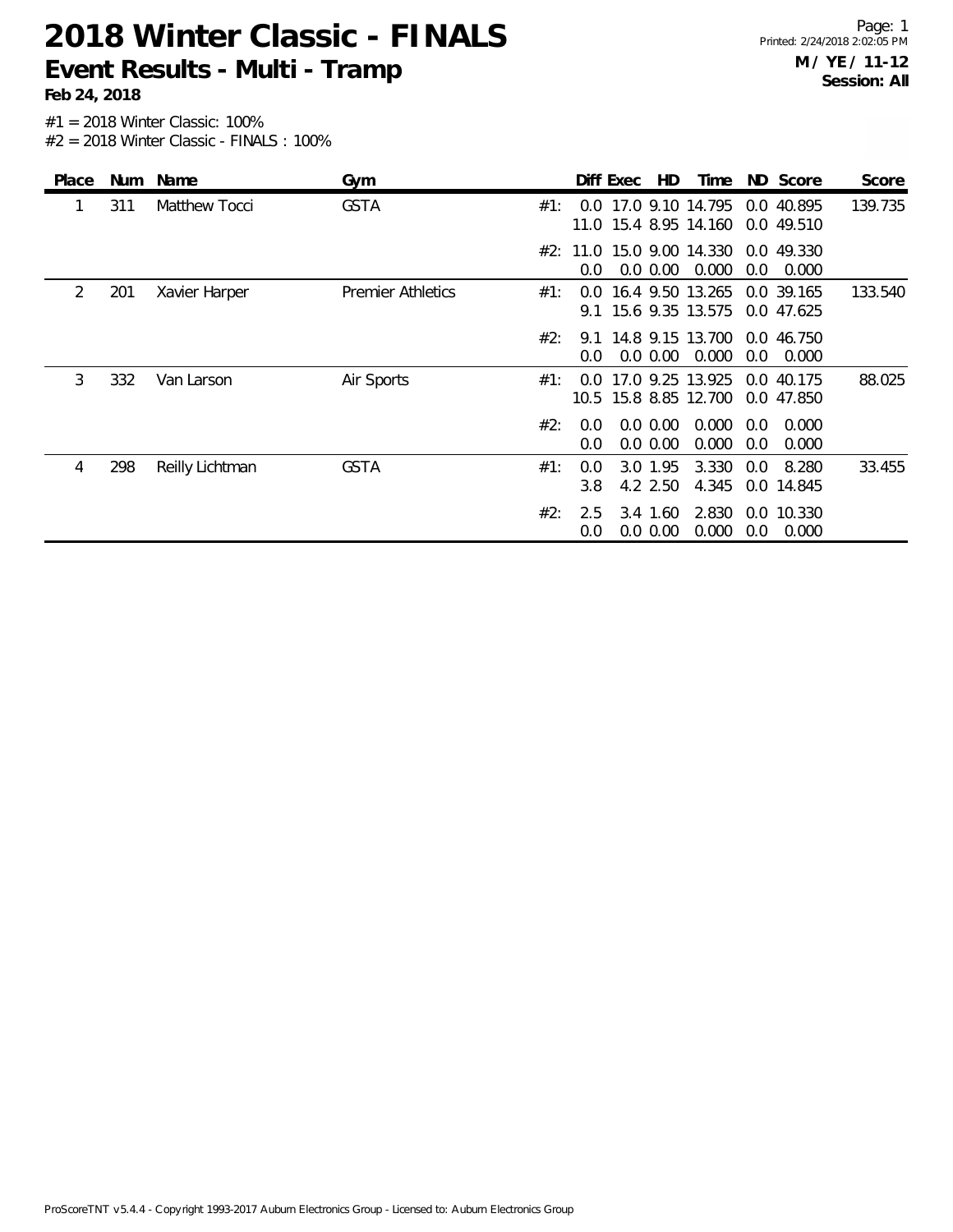**Feb 24, 2018**

Page: 1 Printed: 2/24/2018 2:01:44 PM **F / YE / 11-12 Session: All**

| Place |     | Num Name                | Gym                 |     |            | Diff Exec | HD                   | Time                                          |            | ND Score                 | Score   |
|-------|-----|-------------------------|---------------------|-----|------------|-----------|----------------------|-----------------------------------------------|------------|--------------------------|---------|
| 1     | 280 | Logan McCoy             | <b>ETA</b>          | #1: |            |           |                      | 0.0 18.6 9.65 15.120<br>10.4 16.0 8.95 13.625 |            | 0.0 43.370<br>0.0 48.975 | 140.330 |
|       |     |                         |                     |     | 0.0        |           | 0.0 0.00             | #2: 10.4 15.0 8.85 13.735<br>0.000            | 0.0        | 0.0 47.985<br>0.000      |         |
| 2     | 284 | Lynlee Taylor           | Twist and Shout     | #1: | 9.4        |           |                      | 0.0 16.2 9.20 13.875<br>16.2 9.60 13.420      |            | 0.0 39.275<br>0.0 48.620 | 137.630 |
|       |     |                         |                     | #2: | 9.4<br>0.0 |           | 0.0 0.00             | 17.0 9.80 13.535<br>0.000                     | 0.0        | 0.0 49.735<br>0.000      |         |
| 3     | 205 | Ava Dehanes             | <b>ETA</b>          | #1: | 0.0        |           |                      | 18.0 9.55 13.620<br>8.5 16.6 9.35 13.335      |            | 0.0 41.170<br>0.0 47.785 | 137.525 |
|       |     |                         |                     | #2: | 8.5<br>0.0 |           | 0.0 0.00             | 17.2 9.60 13.270<br>0.000                     | 0.0        | 0.0 48.570<br>0.000      |         |
| 4     | 302 | Leah Garafalo           | <b>GSTA</b>         | #1: |            |           |                      | 0.0 16.8 8.90 13.500<br>8.9 15.6 9.80 12.925  |            | 0.0 39.200<br>0.0 47.225 | 133.355 |
|       |     |                         |                     | #2: | 0.0        |           | 0.0 0.00             | 8.9 16.0 9.35 12.680<br>0.000                 | 0.0        | 0.0 46.930<br>0.000      |         |
| 5     | 266 | <b>Emily Landers</b>    | <b>Top Star</b>     | #1: | 8.5        |           |                      | 0.0 16.2 9.15 12.590<br>14.0 9.45 12.460      |            | 0.0 37.940<br>0.0 44.410 | 126.590 |
|       |     |                         |                     | #2: | 8.5<br>0.0 |           | 0.0 0.00             | 13.8 9.50 12.440<br>0.000                     | 0.0        | 0.0 44.240<br>0.000      |         |
| 6     | 214 | Jillian Jones-Pschirrer | Kris Power Tumbling | #1: |            |           |                      | 0.0 15.2 9.35 12.205<br>7.5 14.4 9.30 13.050  |            | 0.0 36.755<br>0.0 44.250 | 125.245 |
|       |     |                         |                     | #2: | 8.0<br>0.0 |           | 0.0 0.00             | 14.2 9.10 12.940<br>0.000                     | 0.0        | 0.0 44.240<br>0.000      |         |
| 7     | 286 | Holly Richardson        | Airborne Colorado   | #1: | 0.0<br>9.1 |           |                      | 15.8 9.40 13.083<br>14.4 9.25 13.092          |            | 0.0 38.283<br>0.0 45.842 | 123.860 |
|       |     |                         |                     | #2: | 0.0        |           | 0.0 0.00             | 7.9 12.0 8.00 11.835<br>0.000                 | 0.0        | 0.0 39.735<br>0.000      |         |
| 8     | 306 | Rosalie Thongphay       | SGT                 | #1: | 0.0<br>5.5 |           | 7.8 4.55             | 17.0 9.55 13.680<br>6.755                     |            | 0.0 40.230<br>0.0 24.605 | 109.780 |
|       |     |                         |                     | #2: | 0.0        |           | 0.0 0.00             | 9.7 12.8 9.35 13.095 0.0 44.945<br>0.000      | 0.0        | 0.000                    |         |
| 9     | 264 | Reese Nichols           | Kris Power Tumbling | #1: | 0.0<br>7.6 |           | 2.8 1.80             | 2.190<br>14.2 8.50 11.635                     | 0.0        | 6.790<br>0.0 41.935      | 48.725  |
|       |     |                         |                     | #2: | 0.0<br>0.0 |           | 0.0 0.00<br>0.0 0.00 | 0.000<br>0.000                                | 0.0<br>0.0 | 0.000<br>0.000           |         |
| 10    | 308 | Rayleigh Huette         | K and L Tumbletown  | #1: | 0.0<br>1.5 |           | 1.4 1.00             | 17.6 9.75 14.620<br>1.430                     | 0.0        | 0.0 41.970<br>5.330      | 47.300  |
|       |     |                         |                     | #2: | 0.0<br>0.0 |           | 0.0 0.00<br>0.0 0.00 | 0.000<br>0.000                                | 0.0<br>0.0 | 0.000<br>0.000           |         |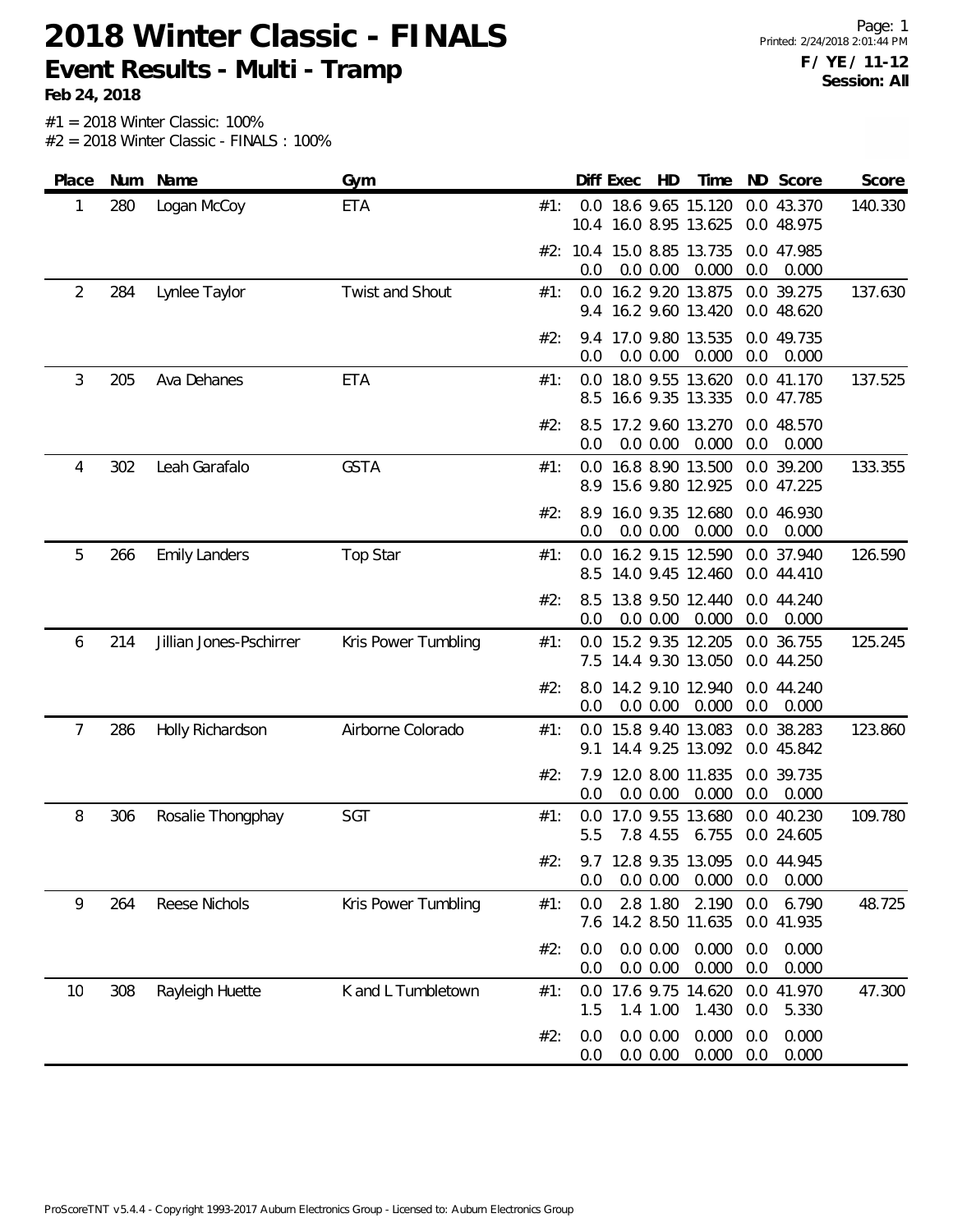**Feb 24, 2018**

| Place          |     | Num Name               | Gym                        |     |                 | Diff Exec | HD                   | Time                                          |     | ND Score                 | Score   |
|----------------|-----|------------------------|----------------------------|-----|-----------------|-----------|----------------------|-----------------------------------------------|-----|--------------------------|---------|
| 1              | 465 | Jace Williams          | <b>NVG</b>                 | #1: | 13.1            |           |                      | 0.0 18.4 9.35 14.975<br>14.8 9.10 13.765      |     | 0.0 42.725<br>0.0 50.765 | 144.741 |
|                |     |                        |                            |     | #2: 13.1<br>0.0 |           | 0.0 0.00             | 15.0 9.40 13.751<br>0.000                     | 0.0 | 0.0 51.251<br>0.000      |         |
| $\overline{2}$ | 494 | Keenan Howell          | Legacy                     | #1: |                 |           |                      | 0.0 16.6 9.00 16.325<br>11.2 14.6 9.20 15.285 |     | 0.0 41.925<br>0.0 50.285 | 142.620 |
|                |     |                        |                            |     | 0.0             |           | 0.0 0.00             | #2: 11.2 14.8 8.70 15.710<br>0.000            | 0.0 | 0.0 50.410<br>0.000      |         |
| 3              | 502 | Garrett George         | <b>MTGA</b>                | #1: | 12.5            |           |                      | 0.0 18.2 9.15 14.915<br>14.6 9.15 13.160      |     | 0.0 42.265<br>0.0 49.410 | 141.715 |
|                |     |                        |                            |     | #2: 12.5<br>0.0 |           | 0.0 0.00             | 14.8 9.50 13.240<br>0.000                     | 0.0 | 0.0 50.040<br>0.000      |         |
| 4              | 397 | <b>Braxton Higgins</b> | Skywalkers                 | #1: | 0.0<br>9.7      |           |                      | 18.0 9.15 14.095<br>17.0 9.35 14.135          |     | 0.0 41.245<br>0.0 50.185 | 139.910 |
|                |     |                        |                            | #2: | 9.7<br>0.0      |           | 0.0 0.00             | 15.2 9.65 13.930<br>0.000                     | 0.0 | 0.0 48.480<br>0.000      |         |
| 5              | 391 | Jayce Percival         | Gymnast Factory            | #1: | 0.0             |           |                      | 16.0 9.10 13.205<br>11.0 15.0 8.80 13.185     |     | 0.0 38.305<br>0.0 47.985 | 134.695 |
|                |     |                        |                            |     | #2: 11.0<br>0.0 |           | 0.0 0.00             | 14.8 9.25 13.355<br>0.000                     | 0.0 | 0.0 48.405<br>0.000      |         |
| 6              | 382 | Zachary Halter         | <b>SGA Ballard</b>         | #1: | 0.0<br>8.5      |           |                      | 17.0 9.35 13.505<br>15.2 8.75 13.235          |     | 0.0 39.855<br>0.0 45.685 | 131.705 |
|                |     |                        |                            | #2: | 8.5<br>0.0      |           | 0.0 0.00             | 15.2 9.45 13.015<br>0.000                     | 0.0 | 0.0 46.165<br>0.000      |         |
| 7              | 509 | Changa Anderson        | <b>Silver Stars</b>        | #1: | 0.0<br>8.1      |           | 9.6 5.40             | 18.4 9.00 15.815<br>9.290                     |     | 0.0 43.215<br>0.0 32.390 | 127.535 |
|                |     |                        |                            |     | #2: 13.3<br>0.0 |           | 0.0 0.00             | 14.8 8.95 14.880<br>0.000                     | 0.0 | 0.0 51.930<br>0.000      |         |
| 8              | 430 | Tomas Minc             | <b>Dynamite Gymnastics</b> | #1: | 0.0<br>11.1     |           |                      | 16.8 9.25 14.650<br>14.2 8.40 14.190          |     | 0.0 40.700<br>0.0 47.890 | 118.795 |
|                |     |                        |                            | #2: | 7.3<br>0.0      |           | 9.0 5.15<br>0.0 0.00 | 8.755<br>0.000                                | 0.0 | 0.0 30.205<br>0.000      |         |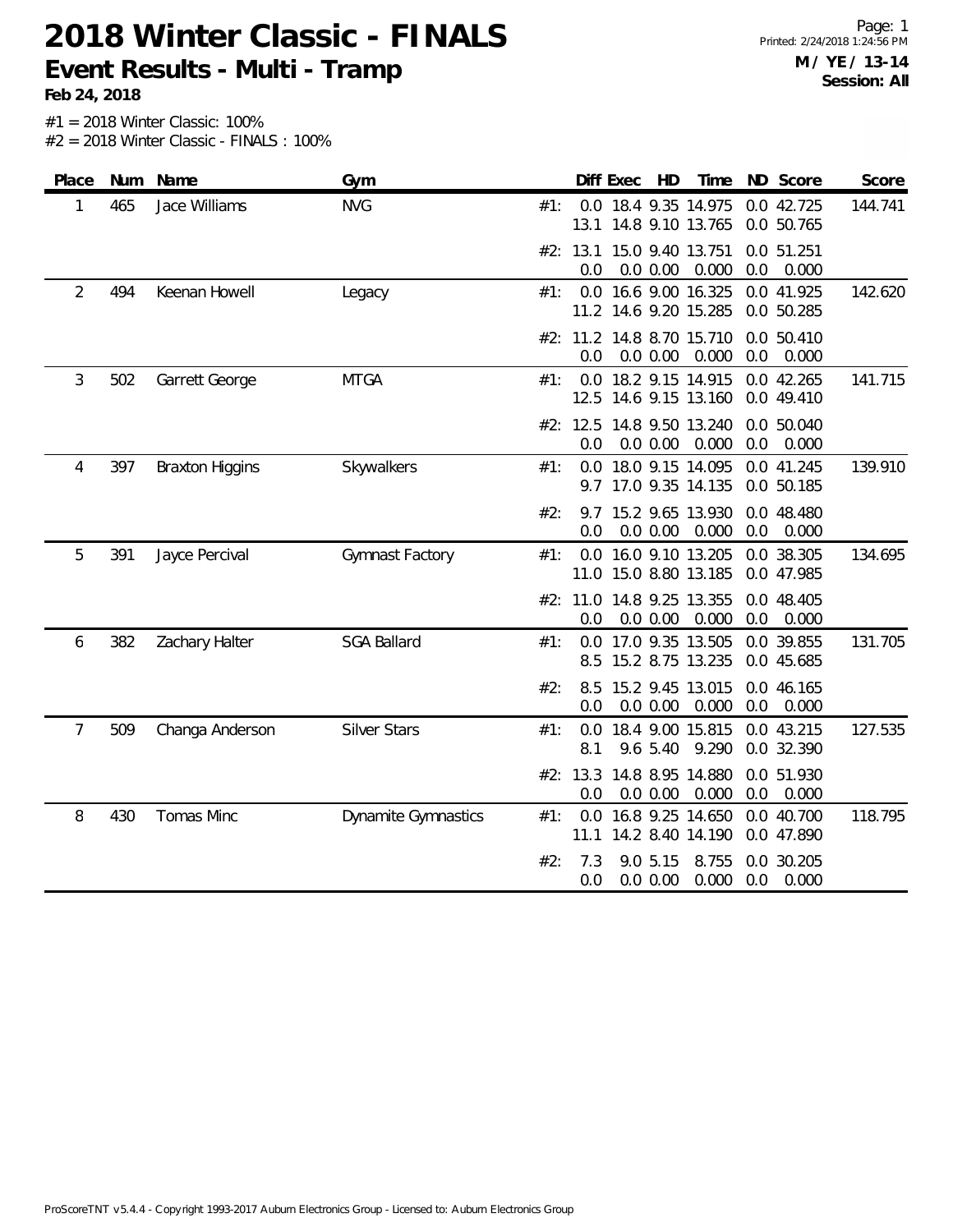**Feb 24, 2018**

Page: 1 Printed: 2/24/2018 5:56:18 PM **F / YE / 13-14 Session: All**

| Place          | Num | Name                    | Gym         |     |            | Diff Exec | HD                   | Time                                                      |            | ND Score                 | Score   |
|----------------|-----|-------------------------|-------------|-----|------------|-----------|----------------------|-----------------------------------------------------------|------------|--------------------------|---------|
| 1              | 471 | Krista McNary           | Gymagic     | #1: |            |           |                      | 0.0 17.8 9.70 15.715<br>11.2 15.4 9.30 15.265             |            | 0.0 43.215<br>0.0 51.165 | 145.300 |
|                |     |                         |             |     | 0.0        |           | 0.0 0.00             | #2: 11.2 15.2 9.40 15.120<br>0.000                        | 0.0        | 0.0 50.920<br>0.000      |         |
| $\overline{2}$ | 438 | Brooke Warzecha         | Gymagic     | #1: |            |           |                      | 0.0 18.8 9.70 14.785<br>9.7 16.2 9.00 14.490              |            | 0.0 43.285<br>0.0 49.390 | 142.175 |
|                |     |                         |             | #2: | 9.7<br>0.0 |           | 0.0 0.00             | 16.2 9.30 14.300<br>0.000                                 | 0.0        | 0.0 49.500<br>0.000      |         |
| 3              | 403 | Ava Hernando            | ETA         | #1: | 0.0        |           |                      | 18.0 9.45 14.980<br>10.4 16.0 9.30 13.900                 |            | 0.0 42.430<br>0.0 49.600 | 141.795 |
|                |     |                         |             |     | 0.0        |           | 0.0 0.00             | #2: 10.4 16.4 9.35 13.615<br>0.000                        | 0.0        | 0.0 49.765<br>0.000      |         |
| 4              | 479 | Jessica Francis         | 3T1         | #1: |            |           |                      | 0.0 17.6 9.60 15.195<br>10.4 14.6 9.35 13.890             |            | 0.0 42.395<br>0.0 48.240 | 139.719 |
|                |     |                         |             |     | 0.0        |           | 0.0 0.00             | #2: 10.4 15.8 9.30 13.584<br>0.000                        | 0.0        | 0.0 49.084<br>0.000      |         |
| 5              | 353 | Vivian Schanely         | <b>GSTA</b> | #1: |            |           |                      | 0.0 18.4 9.80 14.000<br>8.9 15.8 9.60 13.805              |            | 0.0 42.200<br>0.0 48.105 | 137.120 |
|                |     |                         |             | #2: | 8.9<br>0.0 |           | 0.0 0.00             | 15.4 8.95 13.565<br>0.000                                 | 0.0        | 0.0 46.815<br>0.000      |         |
| 6              | 405 | Josie Bain              | <b>NVG</b>  | #1: |            |           |                      | 0.0 16.6 9.40 15.825<br>9.0 15.0 9.25 14.755 -2.0 46.005  |            | 0.0 41.825               | 134.835 |
|                |     |                         |             | #2: | 8.9<br>0.0 |           | 0.0 0.00             | 14.0 9.05 15.055<br>0.000                                 | 0.0        | 0.0 47.005<br>0.000      |         |
| 7              | 339 | Rylee Chapman           | 3T1         | #1: |            |           |                      | 0.0 17.0 9.60 13.565<br>10.5 14.2 9.10 13.160             |            | 0.0 40.165<br>0.0 46.960 | 132.695 |
|                |     |                         |             |     | 0.0        |           | 0.0 0.00             | #2: 10.4 13.2 8.95 13.020<br>0.000                        | 0.0        | 0.0 45.570<br>0.000      |         |
| 8              | 402 | Alexis Gustavson        | Gymagic     | #1: | 0.0<br>9.8 |           |                      | 17.4 9.50 14.745<br>14.8 8.90 13.940                      |            | 0.0 41.645<br>0.0 47.440 | 117.635 |
|                |     |                         |             | #2: | 5.5<br>0.0 |           | 0.0 0.00             | 8.0 4.75 10.300 0.0 28.550<br>0.000                       | 0.0        | 0.000                    |         |
| 9              | 399 | Rachael DeSimone        | <b>GSTA</b> | #1: |            |           |                      | 0.0 16.4 9.60 14.710 -2.0 38.710<br>10.3 14.6 9.50 13.825 |            | 0.0 48.225               | 86.935  |
|                |     |                         |             | #2: | 0.0<br>0.0 |           | 0.0 0.00<br>0.0 0.00 | 0.000<br>0.000                                            | 0.0<br>0.0 | 0.000<br>0.000           |         |
| 10             | 482 | <b>Caroline Summers</b> | <b>MTGA</b> | #1: | 0.0        |           |                      | 17.4 9.65 14.910<br>10.7 12.0 8.60 13.430                 |            | 0.0 41.960<br>0.0 44.730 | 86.690  |
|                |     |                         |             | #2: | 0.0<br>0.0 |           | 0.0 0.00<br>0.0 0.00 | 0.000<br>0.000                                            | 0.0<br>0.0 | 0.000<br>0.000           |         |
| 11             | 409 | Sharlotta Mozes         | Air Sports  | #1: | 0.0<br>9.4 |           |                      | 16.4 9.70 13.660<br>14.0 9.35 13.155                      |            | 0.0 39.760<br>0.0 45.905 | 85.665  |
|                |     |                         |             | #2: | 0.0<br>0.0 |           | 0.0 0.00<br>0.0 0.00 | 0.000<br>0.000                                            | 0.0<br>0.0 | 0.000<br>0.000           |         |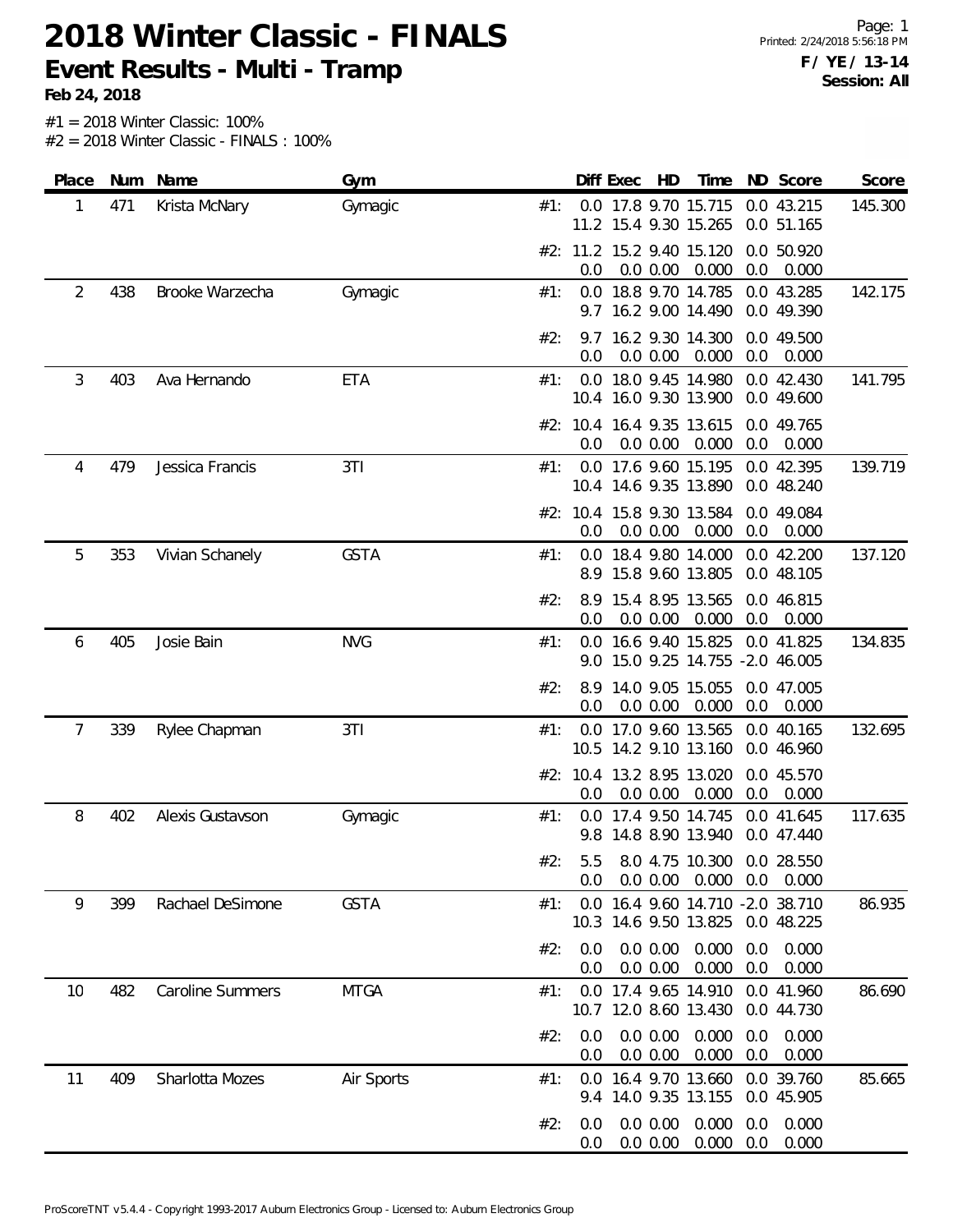**Feb 24, 2018**

| Num<br>Name<br>Place           | Gym                       |     |            | Diff Exec | HD                   | Time                                 |            | ND Score                 | Score  |
|--------------------------------|---------------------------|-----|------------|-----------|----------------------|--------------------------------------|------------|--------------------------|--------|
| 12<br>352<br>Ella Henshaw      | <b>MTGA</b>               | #1: | 0.0<br>9.1 |           |                      | 16.6 9.20 13.290<br>13.0 9.10 12.885 |            | 0.0 39.090<br>0.0 44.085 | 83.175 |
|                                |                           | #2: | 0.0<br>0.0 |           | 0.0 0.00<br>0.0 0.00 | 0.000<br>0.000                       | 0.0<br>0.0 | 0.000<br>0.000           |        |
| 13<br>445<br>Cameran Cooper    | <b>Tatarus Gymnastics</b> | #1: | 0.0<br>9.2 |           |                      | 15.8 9.50 12.735<br>11.6 8.75 13.325 |            | 0.0 38.035<br>0.0 42.875 | 80.910 |
|                                |                           | #2: | 0.0<br>0.0 |           | 0.0 0.00<br>0.0 0.00 | 0.000<br>0.000                       | 0.0<br>0.0 | 0.000<br>0.000           |        |
| 14<br>446<br>Aliah Raga        | <b>Dulles Gymnastics</b>  | #1: | 0.0<br>7.7 |           |                      | 14.8 9.75 13.795<br>12.6 8.90 13.195 |            | 0.0 38.345<br>0.0 42.395 | 80.740 |
|                                |                           | #2: | 0.0<br>0.0 |           | 0.0 0.00<br>0.0 0.00 | 0.000<br>0.000                       | 0.0<br>0.0 | 0.000<br>0.000           |        |
| 15<br>392<br>Tanna Andersen    | Wasatch                   | #1: | 0.0<br>9.7 |           |                      | 15.8 9.30 13.070<br>11.8 9.10 11.950 |            | 0.0 38.170<br>0.0 42.550 | 80.720 |
|                                |                           | #2: | 0.0<br>0.0 |           | 0.0 0.00<br>0.0 0.00 | 0.000<br>0.000                       | 0.0<br>0.0 | 0.000<br>0.000           |        |
| 423<br>16<br>Juliana Okun      | <b>ETA</b>                | #1: | 0.0<br>2.8 |           | 6.6 3.60             | 17.0 9.60 14.410<br>5.805            |            | 0.0 41.010<br>0.0 18.805 | 59.815 |
|                                |                           | #2: | 0.0<br>0.0 |           | 0.0 0.00<br>0.0 0.00 | 0.000<br>0.000                       | 0.0<br>0.0 | 0.000<br>0.000           |        |
| 422<br>17<br>Sophie Stone      | 3T1                       | #1: | 0.0<br>3.8 |           | 4.6 2.60             | 18.4 9.50 14.175<br>4.320            |            | 0.0 42.075<br>0.0 15.320 | 57.395 |
|                                |                           | #2: | 0.0<br>0.0 |           | 0.0 0.00<br>0.0 0.00 | 0.000<br>0.000                       | 0.0<br>0.0 | 0.000<br>0.000           |        |
| 489<br>18<br>Kailyn Brzozowski | <b>Champions Westlake</b> | #1: | 0.0<br>4.6 |           | 5.6 3.50             | 16.6 0.00 14.210<br>5.760            |            | 0.0 30.810<br>0.0 19.460 | 50.270 |
|                                |                           | #2: | 0.0<br>0.0 |           | 0.0 0.00<br>0.0 0.00 | 0.000<br>0.000                       | 0.0<br>0.0 | 0.000<br>0.000           |        |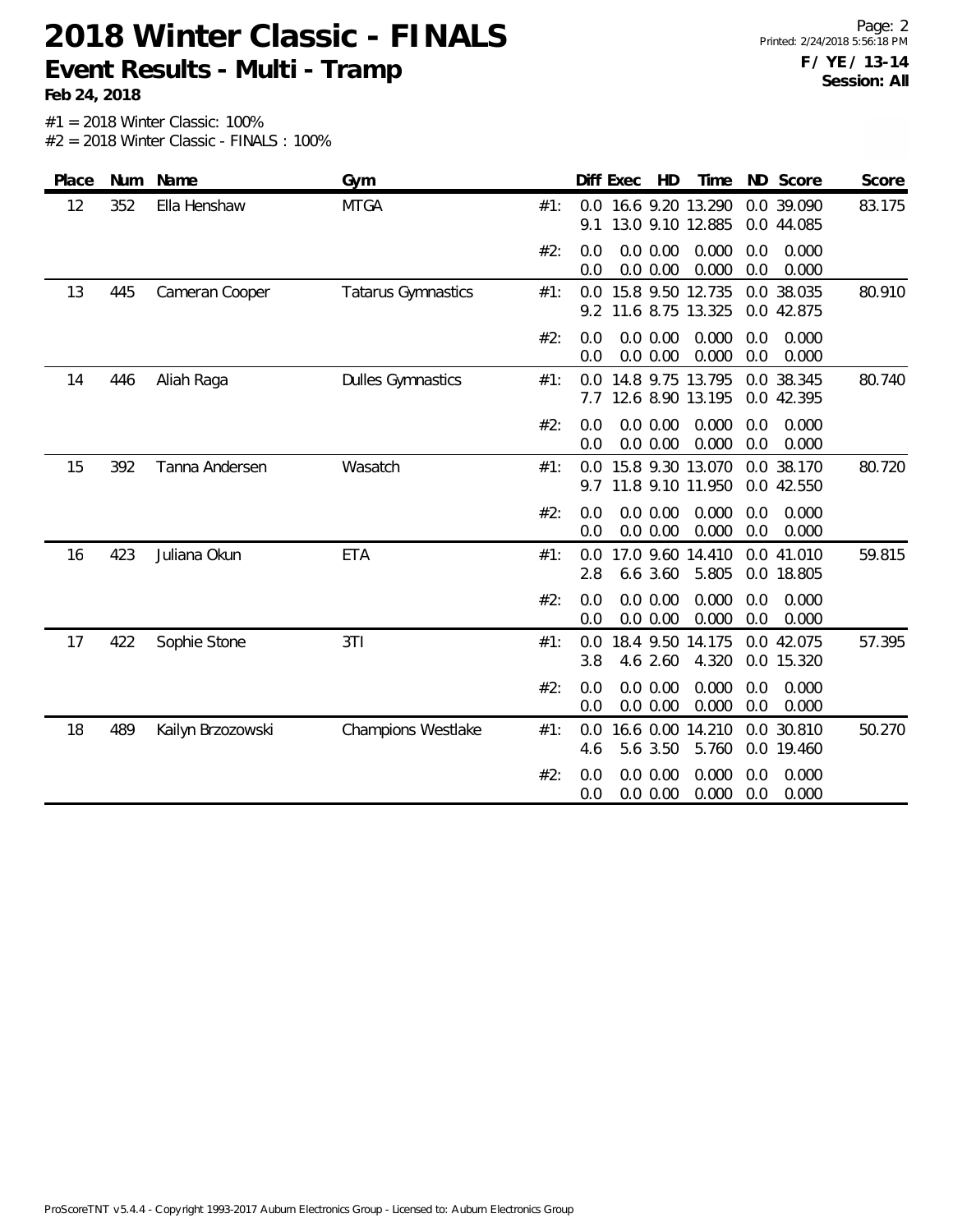**Feb 24, 2018**

Page: 1 Printed: 2/24/2018 1:08:57 PM **F / YE / All Ages Session: All**

| Place | Num | Name             | Gym             |     |            | Diff Exec | HD                   | Time                                                     |            | ND Score                 | Score   |
|-------|-----|------------------|-----------------|-----|------------|-----------|----------------------|----------------------------------------------------------|------------|--------------------------|---------|
| 1     | 471 | Krista McNary    | Gymagic         | #1: |            |           |                      | 0.0 17.8 9.70 15.715<br>11.2 15.4 9.30 15.265            |            | 0.0 43.215<br>0.0 51.165 | 145.300 |
|       |     |                  |                 |     | 0.0        |           | 0.0 0.00             | #2: 11.2 15.2 9.40 15.120<br>0.000                       | 0.0        | 0.0 50.920<br>0.000      |         |
| 2     | 438 | Brooke Warzecha  | Gymagic         | #1: |            |           |                      | 0.0 18.8 9.70 14.785<br>9.7 16.2 9.00 14.490             |            | 0.0 43.285<br>0.0 49.390 | 142.175 |
|       |     |                  |                 | #2: | 9.7<br>0.0 |           | 0.0 0.00             | 16.2 9.30 14.300<br>0.000                                | 0.0        | 0.0 49.500<br>0.000      |         |
| 3     | 403 | Ava Hernando     | ETA             | #1: |            |           |                      | 0.0 18.0 9.45 14.980<br>10.4 16.0 9.30 13.900            |            | 0.0 42.430<br>0.0 49.600 | 141.795 |
|       |     |                  |                 |     | 0.0        |           | 0.0 0.00             | #2: 10.4 16.4 9.35 13.615<br>0.000                       | 0.0        | 0.0 49.765<br>0.000      |         |
| 4     | 479 | Jessica Francis  | 3T1             | #1: |            |           |                      | 0.0 17.6 9.60 15.195<br>10.4 14.6 9.35 13.890            |            | 0.0 42.395<br>0.0 48.240 | 139.719 |
|       |     |                  |                 |     | 0.0        |           | 0.0 0.00             | #2: 10.4 15.8 9.30 13.584<br>0.000                       | 0.0        | 0.0 49.084<br>0.000      |         |
| 5     | 353 | Vivian Schanely  | <b>GSTA</b>     | #1: | 8.9        |           |                      | 0.0 18.4 9.80 14.000<br>15.8 9.60 13.805                 |            | 0.0 42.200<br>0.0 48.105 | 137.120 |
|       |     |                  |                 | #2: | 0.0        |           | 0.0 0.00             | 8.9 15.4 8.95 13.565<br>0.000                            | 0.0        | 0.0 46.815<br>0.000      |         |
| 6     | 405 | Josie Bain       | <b>NVG</b>      | #1: |            |           |                      | 0.0 16.6 9.40 15.825<br>9.0 15.0 9.25 14.755 -2.0 46.005 |            | 0.0 41.825               | 134.835 |
|       |     |                  |                 | #2: | 8.9<br>0.0 |           | 0.0 0.00             | 14.0 9.05 15.055<br>0.000                                | 0.0        | 0.0 47.005<br>0.000      |         |
| 7     | 339 | Rylee Chapman    | 3T1             | #1: |            |           |                      | 0.0 17.0 9.60 13.565<br>10.5 14.2 9.10 13.160            |            | 0.0 40.165<br>0.0 46.960 | 132.695 |
|       |     |                  |                 |     | 0.0        |           | 0.0 0.00             | #2: 10.4 13.2 8.95 13.020<br>0.000                       | 0.0        | 0.0 45.570<br>0.000      |         |
| 8     | 402 | Alexis Gustavson | Gymagic         | #1: | 0.0<br>9.8 |           |                      | 17.4 9.50 14.745<br>14.8 8.90 13.940                     |            | 0.0 41.645<br>0.0 47.440 | 117.635 |
|       |     |                  |                 | #2: | 5.5<br>0.0 |           | 0.0 0.00             | 8.0 4.75 10.300 0.0 28.550<br>0.000                      | 0.0        | 0.000                    |         |
| 9     | 280 | Logan McCoy      | <b>ETA</b>      | #1: |            |           |                      | 0.0 18.6 9.65 15.120<br>10.4 16.0 8.95 13.625            |            | 0.0 43.370<br>0.0 48.975 | 92.345  |
|       |     |                  |                 | #2: | 0.0<br>0.0 |           | 0.0 0.00<br>0.0 0.00 | 0.000<br>0.000                                           | 0.0<br>0.0 | 0.000<br>0.000           |         |
| 10    | 205 | Ava Dehanes      | <b>ETA</b>      | #1: | 0.0<br>8.5 |           |                      | 18.0 9.55 13.620<br>16.6 9.35 13.335                     |            | 0.0 41.170<br>0.0 47.785 | 88.955  |
|       |     |                  |                 | #2: | 0.0<br>0.0 |           | 0.0 0.00<br>0.0 0.00 | 0.000<br>0.000                                           | 0.0<br>0.0 | 0.000<br>0.000           |         |
| 11    | 284 | Lynlee Taylor    | Twist and Shout | #1: | 0.0<br>9.4 |           |                      | 16.2 9.20 13.875<br>16.2 9.60 13.420                     |            | 0.0 39.275<br>0.0 48.620 | 87.895  |
|       |     |                  |                 | #2: | 0.0<br>0.0 |           | 0.0 0.00<br>0.0 0.00 | 0.000<br>0.000                                           | 0.0<br>0.0 | 0.000<br>0.000           |         |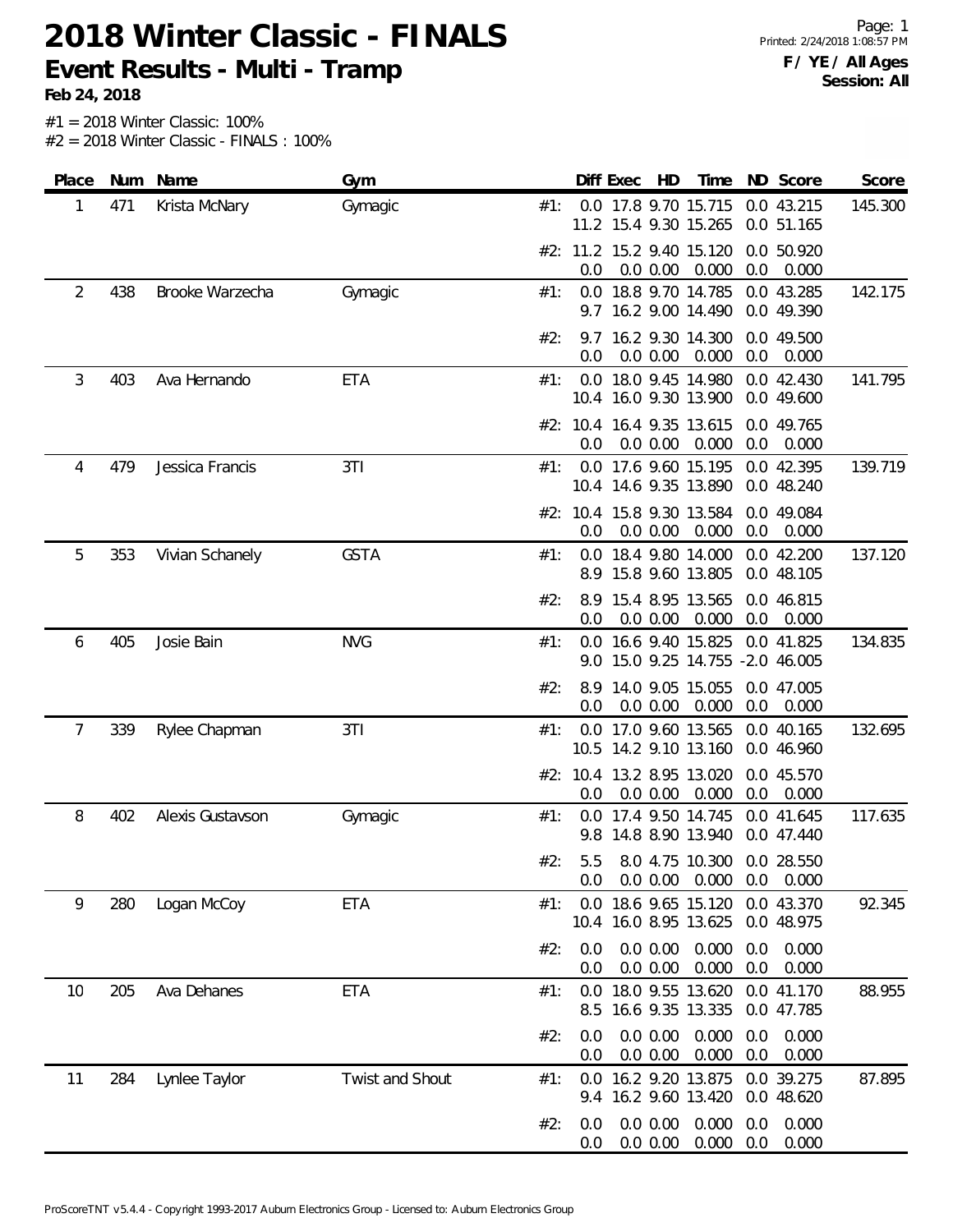**Feb 24, 2018**

| Place | Num | Name                    | Gym                       |     |            | Diff Exec | HD                   | Time                                                      |            | ND Score                 | Score  |
|-------|-----|-------------------------|---------------------------|-----|------------|-----------|----------------------|-----------------------------------------------------------|------------|--------------------------|--------|
| 12    | 399 | Rachael DeSimone        | <b>GSTA</b>               | #1: |            |           |                      | 0.0 16.4 9.60 14.710 -2.0 38.710<br>10.3 14.6 9.50 13.825 |            | 0.0 48.225               | 86.935 |
|       |     |                         |                           | #2: | 0.0<br>0.0 |           | 0.0 0.00<br>0.0 0.00 | 0.000<br>0.000                                            | 0.0<br>0.0 | 0.000<br>0.000           |        |
| 13    | 482 | <b>Caroline Summers</b> | <b>MTGA</b>               | #1: |            |           |                      | 0.0 17.4 9.65 14.910<br>10.7 12.0 8.60 13.430             |            | 0.0 41.960<br>0.0 44.730 | 86.690 |
|       |     |                         |                           | #2: | 0.0<br>0.0 |           | 0.0 0.00<br>0.0 0.00 | 0.000<br>0.000                                            | 0.0<br>0.0 | 0.000<br>0.000           |        |
| 14    | 302 | Leah Garafalo           | <b>GSTA</b>               | #1: | 0.0<br>8.9 |           |                      | 16.8 8.90 13.500<br>15.6 9.80 12.925                      |            | 0.0 39.200<br>0.0 47.225 | 86.425 |
|       |     |                         |                           | #2: | 0.0<br>0.0 |           | 0.0 0.00<br>0.0 0.00 | 0.000<br>0.000                                            | 0.0<br>0.0 | 0.000<br>0.000           |        |
| 15    | 409 | Sharlotta Mozes         | Air Sports                | #1: | 0.0<br>9.4 |           |                      | 16.4 9.70 13.660<br>14.0 9.35 13.155                      |            | 0.0 39.760<br>0.0 45.905 | 85.665 |
|       |     |                         |                           | #2: | 0.0<br>0.0 |           | 0.0 0.00<br>0.0 0.00 | 0.000<br>0.000                                            | 0.0<br>0.0 | 0.000<br>0.000           |        |
| 16    | 286 | Holly Richardson        | Airborne Colorado         | #1: | 0.0<br>9.1 |           |                      | 15.8 9.40 13.083<br>14.4 9.25 13.092                      |            | 0.0 38.283<br>0.0 45.842 | 84.125 |
|       |     |                         |                           | #2: | 0.0<br>0.0 |           | 0.0 0.00<br>0.0 0.00 | 0.000<br>0.000                                            | 0.0<br>0.0 | 0.000<br>0.000           |        |
| 17    | 352 | Ella Henshaw            | <b>MTGA</b>               | #1: | 0.0<br>9.1 |           |                      | 16.6 9.20 13.290<br>13.0 9.10 12.885                      |            | 0.0 39.090<br>0.0 44.085 | 83.175 |
|       |     |                         |                           | #2: | 0.0<br>0.0 |           | 0.0 0.00<br>0.0 0.00 | 0.000<br>0.000                                            | 0.0<br>0.0 | 0.000<br>0.000           |        |
| 18    | 266 | <b>Emily Landers</b>    | <b>Top Star</b>           | #1: | 0.0<br>8.5 |           |                      | 16.2 9.15 12.590<br>14.0 9.45 12.460                      |            | 0.0 37.940<br>0.0 44.410 | 82.350 |
|       |     |                         |                           | #2: | 0.0<br>0.0 |           | 0.0 0.00<br>0.0 0.00 | 0.000<br>0.000                                            | 0.0<br>0.0 | 0.000<br>0.000           |        |
| 19    | 214 | Jillian Jones-Pschirrer | Kris Power Tumbling       | #1: | 0.0<br>7.5 |           |                      | 15.2 9.35 12.205<br>14.4 9.30 13.050                      |            | 0.0 36.755<br>0.0 44.250 | 81.005 |
|       |     |                         |                           | #2: | 0.0<br>0.0 |           | 0.0 0.00<br>0.0 0.00 | 0.000<br>0.000                                            | 0.0<br>0.0 | 0.000<br>0.000           |        |
| 20    | 445 | Cameran Cooper          | <b>Tatarus Gymnastics</b> | #1: | 0.0        |           |                      | 15.8 9.50 12.735<br>9.2 11.6 8.75 13.325                  |            | 0.0 38.035<br>0.0 42.875 | 80.910 |
|       |     |                         |                           | #2: | 0.0<br>0.0 |           | 0.0 0.00<br>0.0 0.00 | 0.000<br>0.000                                            | 0.0<br>0.0 | 0.000<br>0.000           |        |
| 21    | 446 | Aliah Raga              | <b>Dulles Gymnastics</b>  | #1: | 7.7        |           |                      | 0.0 14.8 9.75 13.795<br>12.6 8.90 13.195                  |            | 0.0 38.345<br>0.0 42.395 | 80.740 |
|       |     |                         |                           | #2: | 0.0<br>0.0 |           | 0.0 0.00<br>0.0 0.00 | 0.000<br>0.000                                            | 0.0<br>0.0 | 0.000<br>0.000           |        |
| 22    | 392 | Tanna Andersen          | Wasatch                   | #1: | 0.0<br>9.7 |           |                      | 15.8 9.30 13.070<br>11.8 9.10 11.950                      |            | 0.0 38.170<br>0.0 42.550 | 80.720 |
|       |     |                         |                           | #2: | 0.0<br>0.0 |           | 0.0 0.00<br>0.0 0.00 | 0.000<br>0.000                                            | 0.0<br>0.0 | 0.000<br>0.000           |        |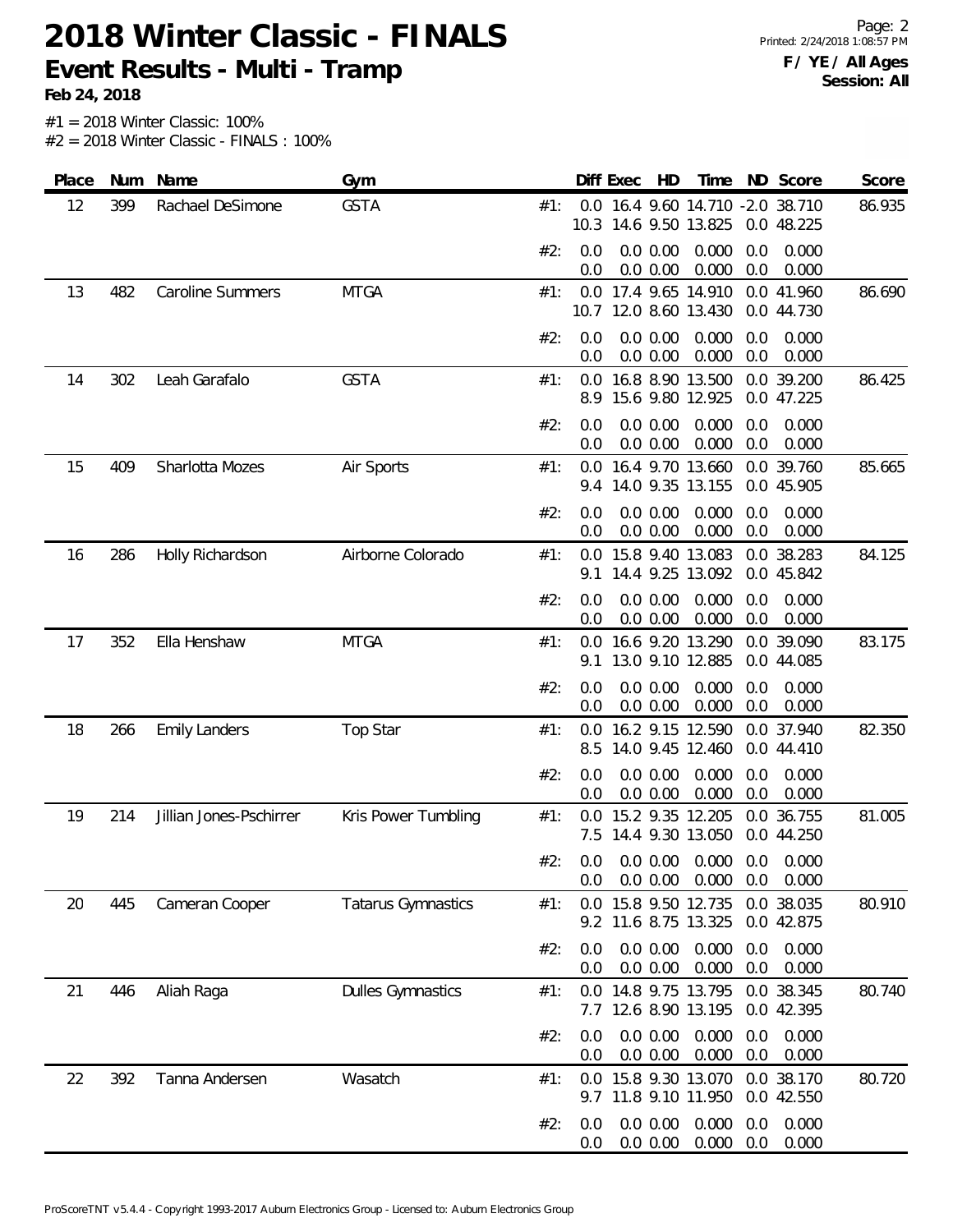**Feb 24, 2018**

| Place | Num | Name              | Gym                 |     | ND Score<br>Diff Exec<br>HD<br>Time<br>Score                                                           |
|-------|-----|-------------------|---------------------|-----|--------------------------------------------------------------------------------------------------------|
| 23    | 306 | Rosalie Thongphay | SGT                 | #1: | 64.835<br>17.0 9.55<br>13.680<br>0.0 40.230<br>$0.0^{\circ}$<br>5.5<br>7.8 4.55<br>6.755<br>0.0 24.605 |
|       |     |                   |                     | #2: | 0.0 0.00<br>0.000<br>0.000<br>0.0<br>0.0<br>0.0 0.00<br>0.000<br>0.0<br>0.000<br>0.0                   |
| 24    | 423 | Juliana Okun      | <b>ETA</b>          | #1: | 17.0 9.60 14.410<br>59.815<br>0.0<br>0.0 41.010<br>5.805<br>2.8<br>6.6 3.60<br>0.0 18.805              |
|       |     |                   |                     | #2: | 0.0 0.00<br>0.000<br>0.000<br>0.0<br>0.0<br>0.000<br>0.0 0.00<br>0.0<br>0.000<br>0.0                   |
| 25    | 422 | Sophie Stone      | 3T1                 | #1: | 18.4 9.50<br>14.175<br>0.0 42.075<br>57.395<br>0.0<br>3.8<br>4.6 2.60<br>4.320<br>0.0 15.320           |
|       |     |                   |                     | #2: | 0.0 0.00<br>0.000<br>0.0<br>0.000<br>0.0<br>0.0 0.00<br>0.000<br>0.0<br>0.000<br>0.0                   |
| 26    | 489 | Kailyn Brzozowski | Champions Westlake  | #1: | 50.270<br>16.6 0.00<br>14.210<br>0.0<br>30.810<br>0.0<br>5.6 3.50<br>5.760<br>0.0 19.460<br>4.6        |
|       |     |                   |                     | #2: | 0.0 0.00<br>0.000<br>0.000<br>0.0<br>0.0<br>0.000<br>0.0 0.00<br>0.0<br>0.000<br>0.0                   |
| 27    | 264 | Reese Nichols     | Kris Power Tumbling | #1: | 2.8 1.80<br>2.190<br>6.790<br>48.725<br>0.0<br>0.0<br>14.2 8.50<br>11.635<br>0.0<br>41.935<br>7.6      |
|       |     |                   |                     | #2: | 0.0 0.00<br>0.000<br>0.000<br>0.0<br>0.0<br>0.0 0.00<br>0.000<br>0.0<br>0.0<br>0.000                   |
| 28    | 308 | Rayleigh Huette   | K and L Tumbletown  | #1: | 17.6 9.75<br>41.970<br>47.300<br>0.0<br>14.620<br>0.0<br>1.00<br>1.430<br>1.5<br>1.4<br>0.0<br>5.330   |
|       |     |                   |                     | #2: | 0.000<br>0.0 0.00<br>0.000<br>0.0<br>0.0<br>0.000<br>0.0<br>0.000<br>0.0 0.00<br>0.0                   |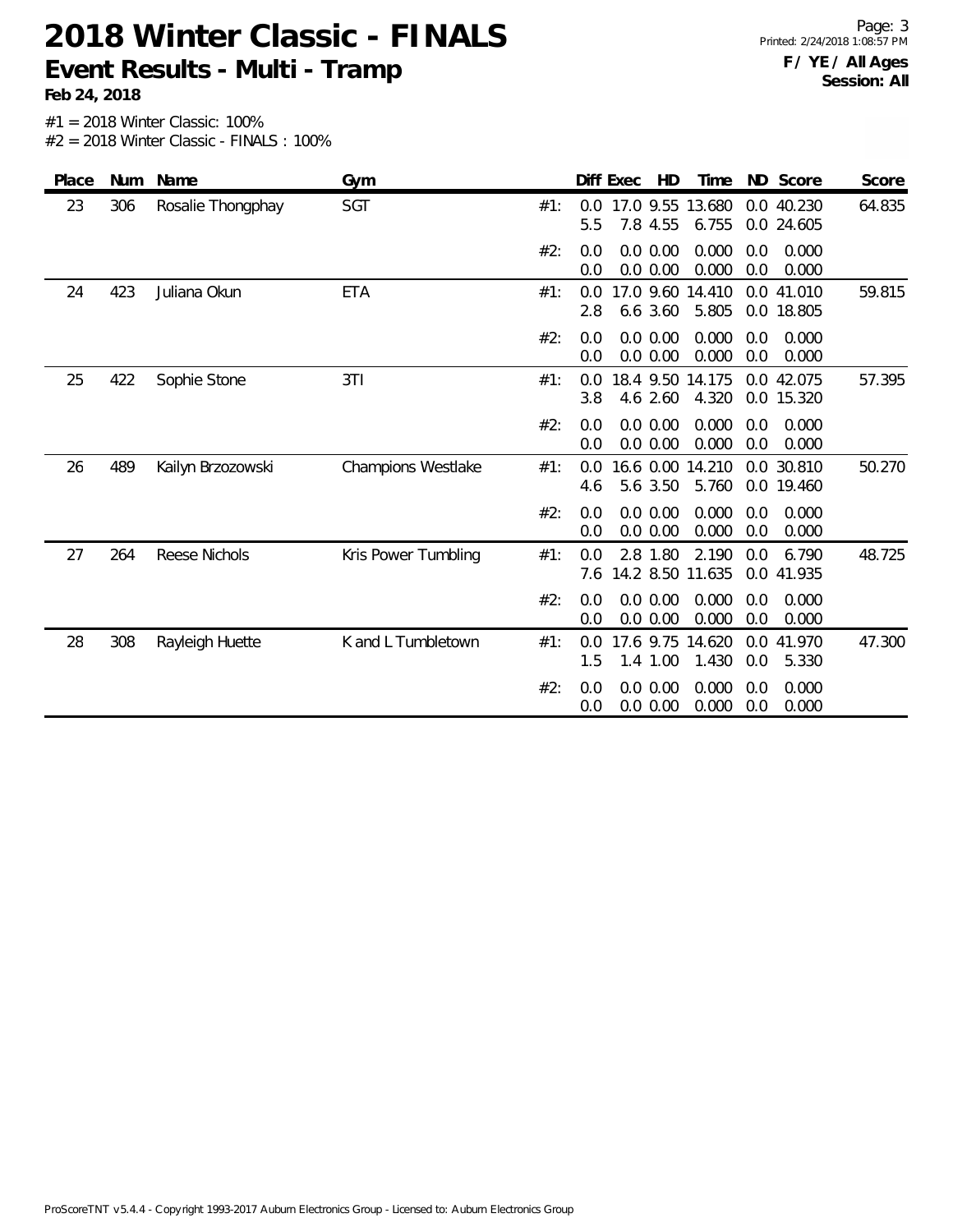**Feb 24, 2018**

| Place         |     | Num Name       | Gym                       |     |               | Diff Exec | HD.         | Time                                                  |     | ND Score                 | Score   |
|---------------|-----|----------------|---------------------------|-----|---------------|-----------|-------------|-------------------------------------------------------|-----|--------------------------|---------|
|               | 708 | Taro Iovan     | Airborne Colorado         | #1: |               |           |             | 0.0 16.6 9.25 14.340<br>9.5 15.4 9.50 15.570          |     | 0.0 40.190<br>0.0 49.970 | 138.325 |
|               |     |                |                           | #2: | $0.0^{\circ}$ |           | $0.0\,0.00$ | 9.5 14.0 9.25 15.415 0.0 48.165<br>0.000              | 0.0 | 0.000                    |         |
| $\mathcal{L}$ | 760 | Andrew Wise    | T&T Express               | #1∶ |               |           |             | 0.0 17.0 8.95 15.025<br>11.1 15.4 8.10 15.445         |     | 0.0 40.975<br>0.0 50.045 | 136.635 |
|               |     |                |                           |     | $0.0^{\circ}$ |           | $0.0\,0.00$ | #2: 10.9 13.4 7.55 13.765 0.0 45.615<br>0.000         | 0.0 | 0.000                    |         |
| 3             | 709 | Drake McMullen | <b>Amplify Gymnastics</b> | #1∶ |               |           |             | 0.0 16.8 9.45 16.630<br>6.4 8.2 5.20 9.265 0.0 29.065 |     | 0.0 42.880               | 123.005 |
|               |     |                |                           |     | 0.0           |           | $0.0\,0.00$ | #2: 12.9 13.2 9.10 15.860<br>0.000                    | 0.0 | 0.0 51.060<br>0.000      |         |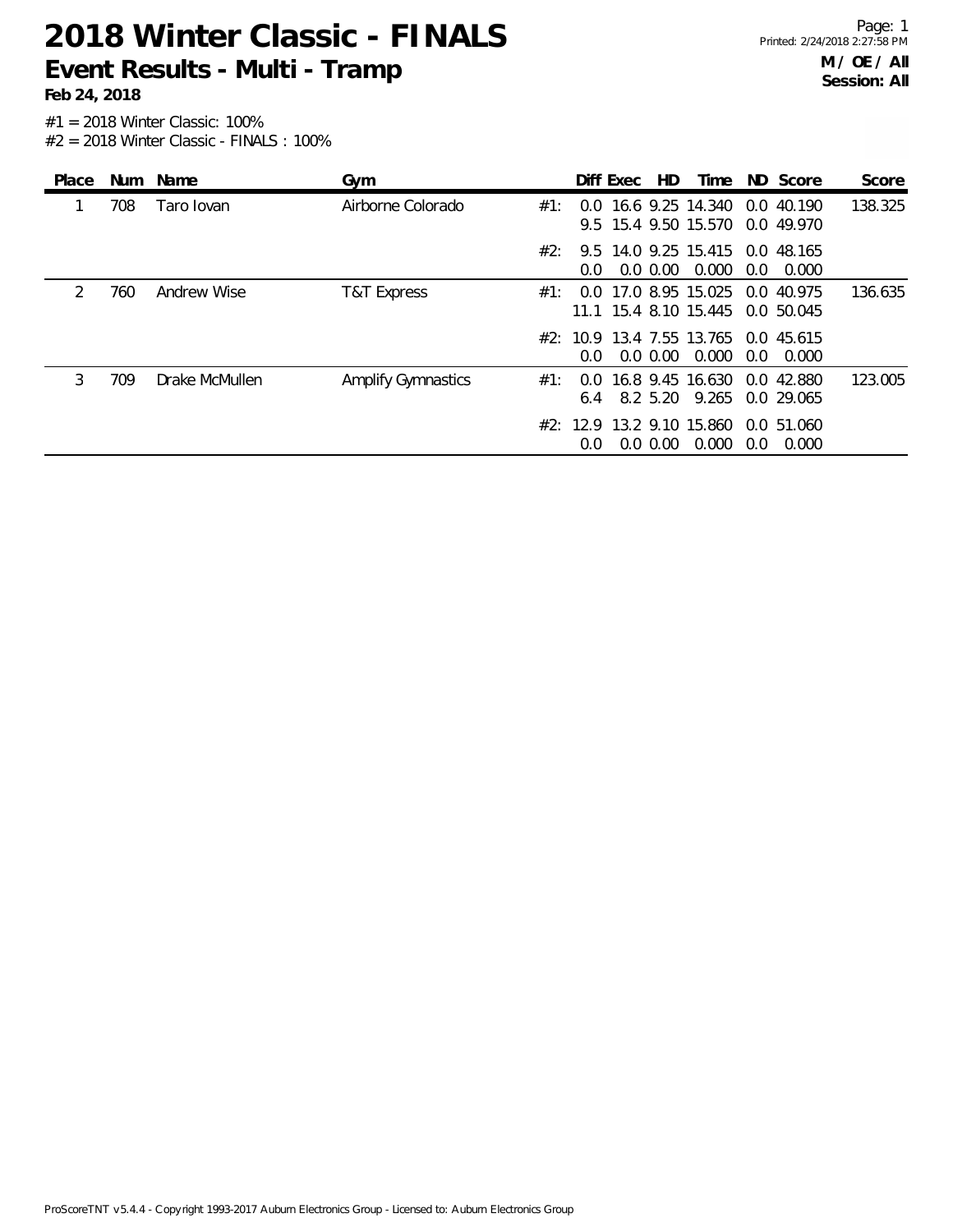**Feb 24, 2018**

| Place | Num | Name                 | Gym                      |     | Diff Exec<br>HD<br>Time<br>ND Score<br>Score                                              |
|-------|-----|----------------------|--------------------------|-----|-------------------------------------------------------------------------------------------|
| 1     | 815 | Lexi Vigil           | Acrospirits              | #1: | 0.0 19.0 9.65 16.080<br>0.0 44.730<br>151.215<br>11.9 17.4 9.40 15.475<br>0.0 54.175      |
|       |     |                      |                          |     | #2: 11.2 16.8 9.40 14.910<br>0.0 52.310<br>0.0<br>0.0<br>0.0 0.00<br>0.000<br>0.000       |
| 2     | 752 | Kaley DeWeese        | The Palaestra            | #1: | 0.0 18.2 9.40 14.250<br>0.0 41.850<br>139.135<br>9.6 15.6 8.65 14.105<br>0.0 47.955       |
|       |     |                      |                          | #2: | 16.0 9.50 14.130<br>0.0 49.330<br>9.7<br>0.0<br>0.0 0.00<br>0.000<br>0.0<br>0.000         |
| 3     | 717 | Tonia Helmboldt      | <b>Premier Athletics</b> | #1: | 0.0 17.6 9.50 14.495<br>0.0 41.595<br>138.590<br>15.2 9.45 14.220<br>0.0 48.370<br>9.5    |
|       |     |                      |                          | #2: | 15.4 9.60 14.125<br>0.0 48.625<br>9.5<br>0.0 0.00<br>0.000<br>0.0<br>0.0<br>0.000         |
| 4     | 670 | <b>Aubrey Beyers</b> | Kris Power Tumbling      | #1: | 15.4 9.75 14.755<br>0.0 39.905<br>135.845<br>0.0<br>16.0 8.85 14.360<br>0.0 48.310<br>9.1 |
|       |     |                      |                          | #2: | 14.2 9.70 14.630<br>0.0 47.630<br>9.1<br>0.000<br>0.0<br>0.0<br>0.0 0.00<br>0.000         |
| 5     | 657 | Elli Deters          | For the Kidz             | #1: | 0.0 17.6 9.40 13.700<br>134.730<br>0.0 40.700<br>7.6 15.4 9.60 13.815<br>0.0 46.415       |
|       |     |                      |                          | #2: | 14.8 9.55 14.265<br>0.0 47.615<br>9.0<br>0.0 0.00<br>0.000<br>0.0<br>0.000<br>0.0         |
| 6     | 755 | Lacey Jenkins        | Phoenix Elite            | #1: | 15.6 9.40 14.490<br>0.0 39.490<br>133.145<br>0.0<br>9.7 14.2 9.40 14.235<br>0.0 47.535    |
|       |     |                      |                          | #2: | 13.2 9.55 14.370<br>9.0<br>0.0 46.120<br>0.000<br>0.0<br>0.0<br>0.0 0.00<br>0.000         |
| 7     | 699 | Haylee Weiss         | Skywalkers               | #1: | 18.4 9.55 14.715<br>0.0 42.665<br>105.195<br>0.0<br>15.4 9.00 13.765<br>0.0 47.165<br>9.0 |
|       |     |                      |                          | #2: | 3.8<br>4.6 2.80<br>4.165<br>0.0 15.365<br>0.0 0.00<br>0.000<br>0.0<br>0.0<br>0.000        |
| 8     | 661 | Rachel Godfrey       | Premier Gymnastics       | #1: | 101.365<br>18.8 9.10 14.235 -2.0 40.135<br>0.0<br>18.0 9.60 14.595<br>0.0 51.795<br>9.6   |
|       |     |                      |                          | #2: | 1.8<br>3.0 1.85<br>2.785<br>0.0<br>9.435<br>0.0 0.00<br>0.000<br>0.0<br>0.000<br>0.0      |
| 9     | 742 | Greta Morgan         | One World Gymnastics     | #1: | 17.2 9.70 13.980 -2.0 38.880<br>86.900<br>0.0<br>16.0 9.30 13.420<br>0.0 48.020<br>9.3    |
|       |     |                      |                          | #2: | 0.000<br>0.0 0.00<br>0.0<br>0.000<br>0.0<br>0.0 0.00<br>0.000<br>0.0<br>0.000<br>0.0      |
| 10    | 680 | Noelle Moser         | <b>GSTA</b>              | #1: | 0.0 17.2 9.70 15.320<br>0.0 42.220<br>72.730<br>10.2 5.50<br>8.810<br>0.0 30.510<br>6.0   |
|       |     |                      |                          | #2: | 0.0 0.00<br>0.000<br>0.000<br>0.0<br>0.0<br>0.000<br>0.0 0.00<br>0.0<br>0.000<br>0.0      |
| 11    | 654 | Casey Primiano       | <b>ETA</b>               | #1: | 17.6 9.65 14.465<br>68.090<br>0.0 41.715<br>0.0<br>8.0 4.25<br>7.425<br>0.0 26.375<br>6.7 |
|       |     |                      |                          | #2: | 0.000<br>0.000<br>0.0 0.00<br>0.0<br>0.0<br>0.000<br>0.000<br>0.0 0.00<br>0.0<br>0.0      |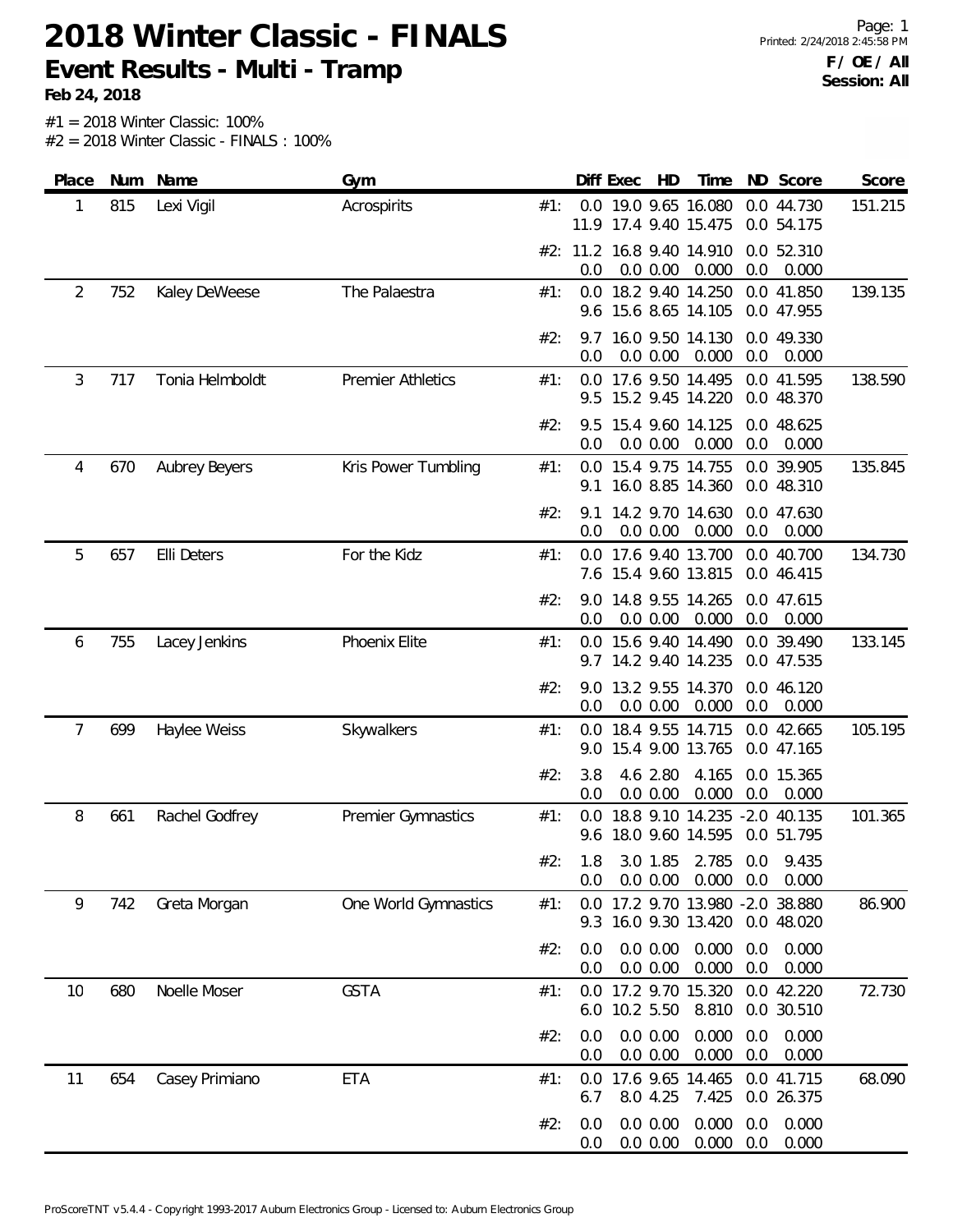#1 = 2018 Winter Classic: 100% **Feb 24, 2018**

#2 = 2018 Winter Classic - FINALS : 100%

| Place |     | Num Name      | Gvm         |     | Diff Exec HD |                                                                  | Time ND Score                           | Score  |
|-------|-----|---------------|-------------|-----|--------------|------------------------------------------------------------------|-----------------------------------------|--------|
| 12    | 727 | Maya Yesharim | World Elite |     |              | 4.4 6.4 3.25 6.035 0.0 20.085                                    | $\#1$ : 0.0 17.0 9.20 15.125 0.0 41.325 | 61.410 |
|       |     |               |             | (1) |              | $\#2$ : 0.0 0.0 0.00 0.000 0.0 0.000<br>0.0 0.00 0.000 0.0 0.000 |                                         |        |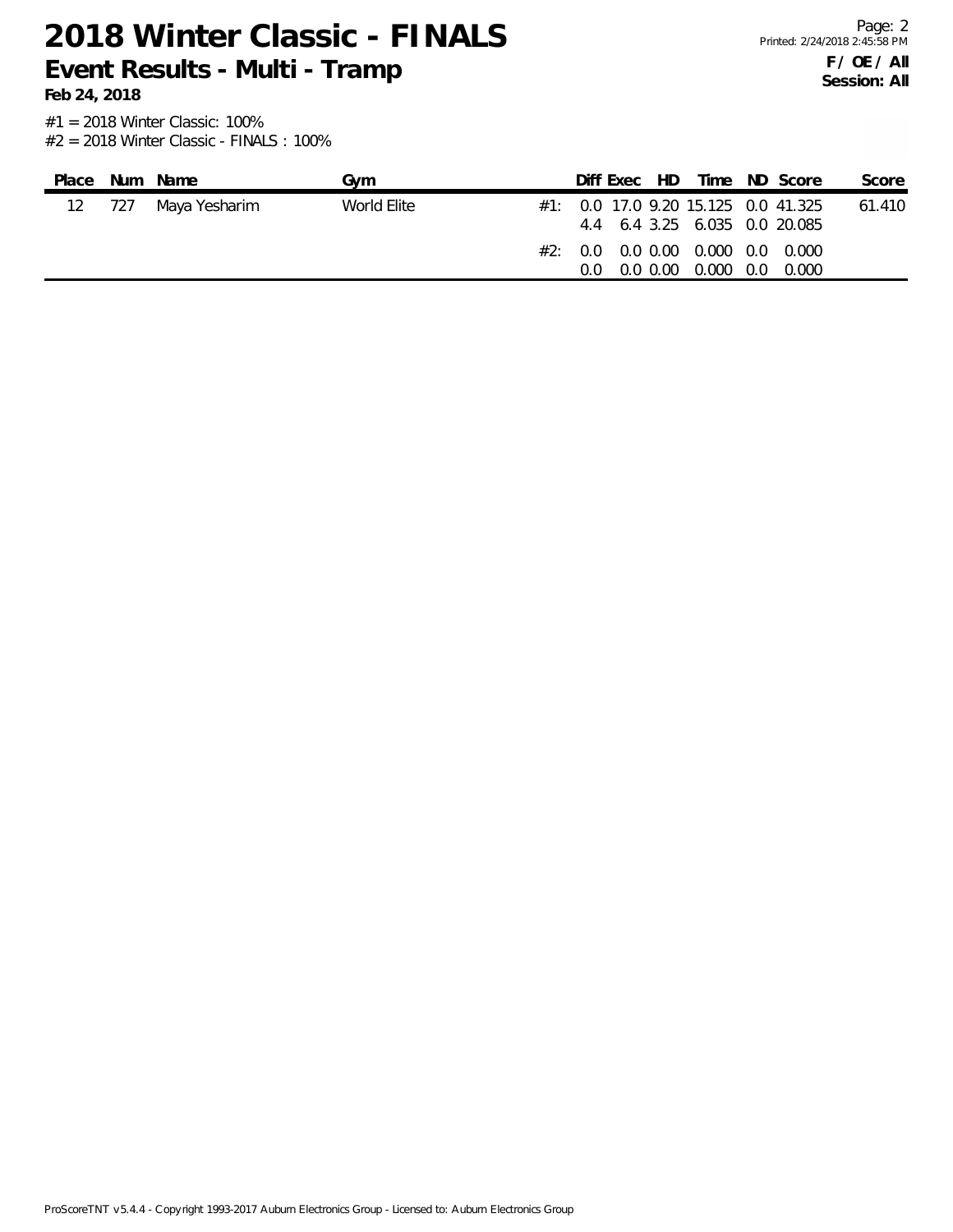**Feb 24, 2018**

| Place | Num | Name                 | Gym                        |     |                 | Diff Exec | HD                   | Time                                                      |            | ND Score                 | Score   |
|-------|-----|----------------------|----------------------------|-----|-----------------|-----------|----------------------|-----------------------------------------------------------|------------|--------------------------|---------|
| 1     | 639 | Logan Gilbert        | 3T1                        | #1: | 14.4            |           |                      | 0.0 19.0 9.50 17.110<br>16.0 9.00 16.068                  |            | 0.0 45.610<br>0.0 55.468 | 156.318 |
|       |     |                      |                            |     | 0.0             |           | 0.0 0.00             | #2: 14.4 16.0 8.70 16.140<br>0.000                        | 0.0        | 0.0 55.240<br>0.000      |         |
| 2     | 515 | Zachary Ramacci      | Midwest Training           | #1: |                 |           |                      | 0.0 18.2 9.80 16.335 -0.2 44.135<br>14.0 15.2 9.30 15.220 |            | 0.0 53.720               | 152.265 |
|       |     |                      |                            |     | 0.0             |           | 0.0 0.00             | #2: 14.0 15.4 9.40 15.610<br>0.000                        | 0.0        | 0.0 54.410<br>0.000      |         |
| 3     | 647 | <b>Weston Sitz</b>   | Eagle Gymnastics TX        | #1: | 0.0             |           |                      | 18.0 9.50 15.880<br>11.1 15.2 9.05 14.915                 |            | 0.0 43.380<br>0.0 50.265 | 146.250 |
|       |     |                      |                            |     | 0.0             |           | 0.0 0.00             | #2: 11.1 16.8 9.70 15.005<br>0.000                        | 0.0        | 0.0 52.605<br>0.000      |         |
| 4     | 826 | Jett Lively          | Wcc                        | #1: | 0.0             |           |                      | 17.4 9.70 15.585<br>11.2 13.6 9.70 14.560                 |            | 0.0 42.685<br>0.0 49.060 | 140.335 |
|       |     |                      |                            |     | 0.0             |           | 0.0 0.00             | #2: 11.2 13.6 9.10 14.690<br>0.000                        | 0.0        | 0.0 48.590<br>0.000      |         |
| 5     | 575 | Andrew Kehias        | <b>Top Star</b>            | #1: |                 |           |                      | 0.0 18.6 9.35 15.060<br>9.9 14.2 9.00 14.350              |            | 0.0 43.010<br>0.0 47.450 | 138.800 |
|       |     |                      |                            |     | #2: 10.1<br>0.0 |           | 0.0 0.00             | 14.8 9.10 14.340<br>0.000                                 | 0.0        | 0.0 48.340<br>0.000      |         |
| 6     | 593 | Raf Bryant           | <b>Integrity Athletics</b> | #1: |                 |           |                      | 0.0 15.4 9.60 15.680<br>11.2 13.0 9.15 14.495             |            | 0.0 40.680<br>0.0 47.845 | 138.750 |
|       |     |                      |                            |     | 0.0             |           | 0.0 0.00             | #2: 11.2 14.8 9.30 14.925<br>0.000                        | 0.0        | 0.0 50.225<br>0.000      |         |
| 7     | 631 | <b>Riley Jaspers</b> | Gleasons MG                | #1: | 0.0             |           |                      | 15.6 9.80 15.060<br>10.3 13.6 9.30 14.715                 |            | 0.0 40.460<br>0.0 47.915 | 138.655 |
|       |     |                      |                            |     | 0.0             |           | 0.0 0.00             | #2: 10.3 16.0 9.00 14.980<br>0.000                        | 0.0        | 0.0 50.280<br>0.000      |         |
| 8     | 600 | Elijah Vogel         | Airborne Colorado          | #1: | 0.0<br>13.7     |           |                      | 18.8 9.15 15.945<br>14.0 9.00 14.555                      |            | 0.0 43.895<br>0.0 51.255 | 112.055 |
|       |     |                      |                            | #2: | 4.6<br>0.0      |           | 4.8 2.75<br>0.0 0.00 | 4.755<br>0.000                                            | 0.0        | 0.0 16.905<br>0.000      |         |
| 9     | 549 | Zeke Dayton          | Wasatch                    | #1: | 0.0             |           |                      | 17.0 9.90 14.082<br>10.7 14.0 8.95 13.380                 |            | 0.0 40.982<br>0.0 47.030 | 88.012  |
|       |     |                      |                            | #2: | 0.0<br>0.0      |           | 0.0 0.00<br>0.0 0.00 | 0.000<br>0.000                                            | 0.0<br>0.0 | 0.000<br>0.000           |         |
| 10    | 568 | Jonathan Reagan      | Flip Force                 | #1: | 8.7             |           |                      | 0.0 16.8 9.70 15.650<br>12.6 9.15 15.065                  |            | 0.0 42.150<br>0.0 45.515 | 87.665  |
|       |     |                      |                            | #2: | 0.0<br>0.0      |           | 0.0 0.00<br>0.0 0.00 | 0.000<br>0.000                                            | 0.0<br>0.0 | 0.000<br>0.000           |         |
| 11    | 577 | Alioune Drame        | Dynamite Gymnastics        | #1: | 0.0             |           |                      | 15.6 9.55 14.810<br>10.9 12.4 8.60 14.420                 |            | 0.0 39.960<br>0.0 46.320 | 86.280  |
|       |     |                      |                            | #2: | 0.0<br>0.0      |           | 0.0 0.00<br>0.0 0.00 | 0.000<br>0.000                                            | 0.0<br>0.0 | 0.000<br>0.000           |         |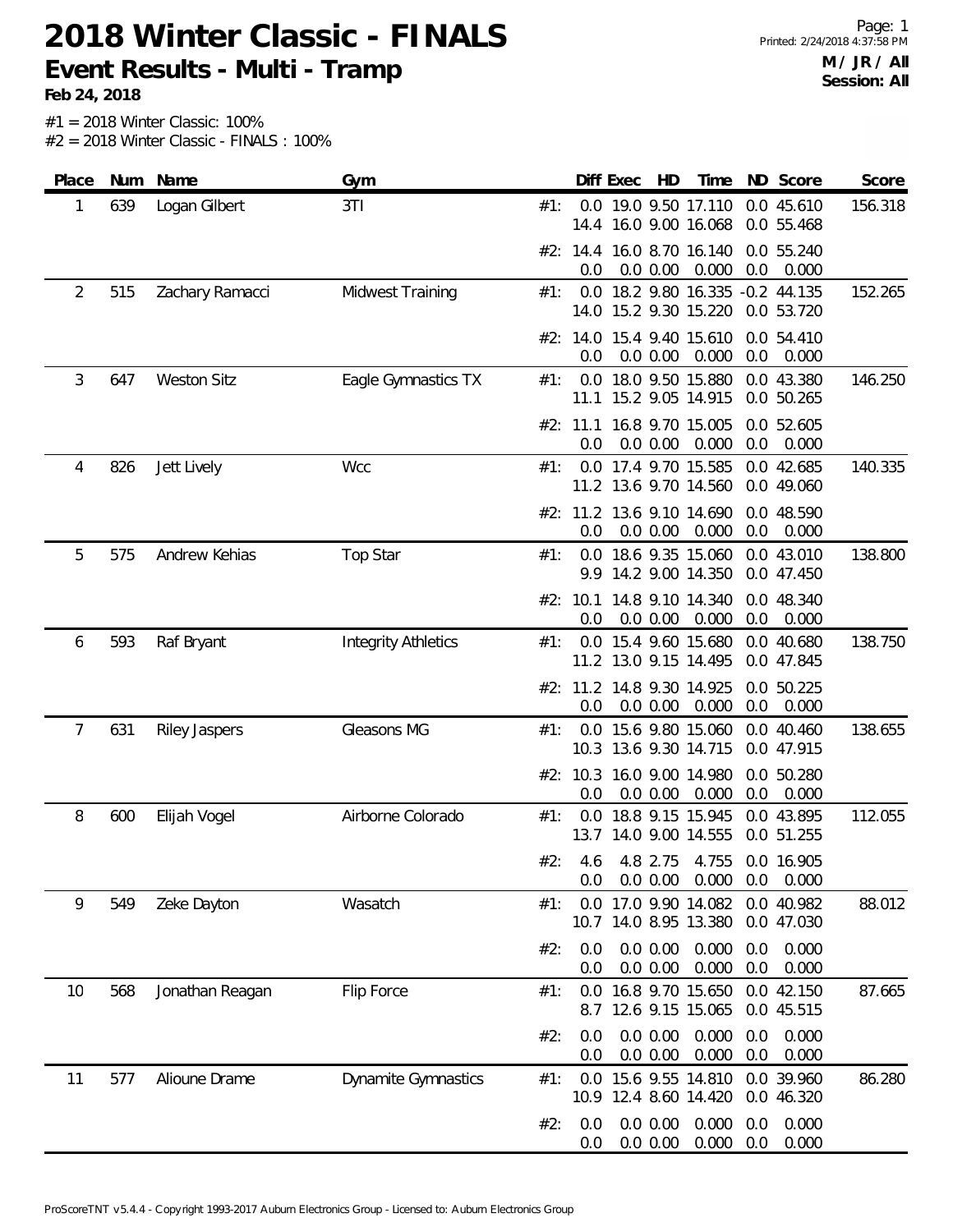**Feb 24, 2018**

Page: 2 Printed: 2/24/2018 4:37:58 PM **M / JR / All Session: All**

| Place | Num | Name                 | Gym                        |     |            | Diff Exec | HD                      | Time                                 |               | ND Score                 | Score  |
|-------|-----|----------------------|----------------------------|-----|------------|-----------|-------------------------|--------------------------------------|---------------|--------------------------|--------|
| 12    | 645 | Joshua Rasoul        | So Cal TTC                 | #1: | 0.0<br>7.7 |           |                         | 17.8 9.50 15.530<br>11.8 7.05 12.205 |               | 0.0 42.830<br>0.0 38.755 | 81.585 |
|       |     |                      |                            | #2: | 0.0<br>0.0 |           | 0.0 0.00<br>0.0 0.00    | 0.000<br>0.000                       | 0.0<br>0.0    | 0.000<br>0.000           |        |
| 13    | 613 | Logan Neff           | <b>Integrity Athletics</b> | #1: | 0.0<br>7.3 |           |                         | 15.8 9.20 15.375<br>9.6 6.55 10.890  | 0.0           | 40.375<br>0.0 34.340     | 74.715 |
|       |     |                      |                            | #2: | 0.0<br>0.0 |           | 0.0 0.00<br>0.0 0.00    | 0.000<br>0.000                       | 0.0<br>0.0    | 0.000<br>0.000           |        |
| 14    | 601 | Aidan Casey          | <b>SGA Ballard</b>         | #1: | 0.0<br>6.9 |           | 16.2 9.00<br>7.4 4.80   | 15.895<br>7.420                      | 0.0           | 41.095<br>0.0 26.520     | 67.615 |
|       |     |                      |                            | #2: | 0.0<br>0.0 |           | 0.0 0.00<br>0.0 0.00    | 0.000<br>0.000                       | 0.0<br>0.0    | 0.000<br>0.000           |        |
| 15    | 545 | Charlie Larson       | Gleasons MG                | #1: | 0.0<br>7.9 |           | 10.4 5.70<br>8.6 5.30   | 8.970<br>8.785                       |               | 0.0 25.070<br>0.0 30.585 | 55.655 |
|       |     |                      |                            | #2: | 0.0<br>0.0 |           | $0.0\ 0.00$<br>0.0 0.00 | 0.000<br>0.000                       | 0.0<br>0.0    | 0.000<br>0.000           |        |
| 16    | 614 | <b>Trevor Harder</b> | Flip Force                 | #1: | 0.0<br>1.7 |           | 1.4 1.00                | 18.2 9.80 16.895<br>1.735            | 0.0<br>$-0.6$ | 44.895<br>5.235          | 50.130 |
|       |     |                      |                            | #2: | 0.0<br>0.0 |           | 0.0 0.00<br>0.0 0.00    | 0.000<br>0.000                       | 0.0<br>0.0    | 0.000<br>0.000           |        |
| 17    | 534 | Julian Wright        | <b>Silver Stars</b>        | #1: | 0.0<br>4.2 |           | 5.0 2.90<br>6.0 3.40    | 4.780<br>6.115                       |               | 0.0 12.680<br>0.0 19.715 | 32.395 |
|       |     |                      |                            | #2: | 0.0<br>0.0 |           | 0.0 0.00<br>0.0 0.00    | 0.000<br>0.000                       | 0.0<br>0.0    | 0.000<br>0.000           |        |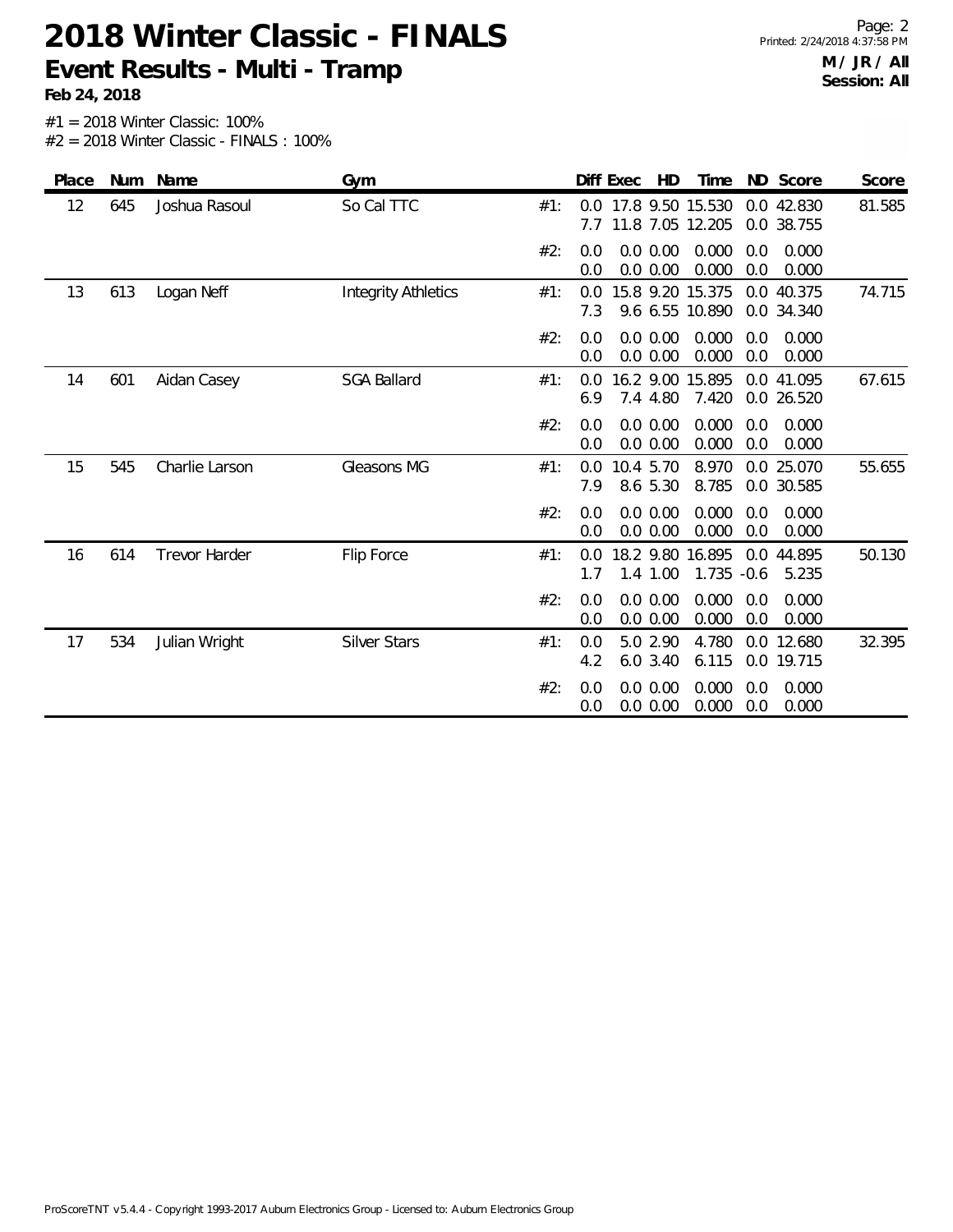**Feb 24, 2018**

Page: 1 Printed: 2/24/2018 4:22:32 PM **F / JR / All Session: All**

| Place                 | Num | Name             | Gym                        |     |                 | Diff Exec | HD                   | Time                                          |            | ND Score                 | Score   |
|-----------------------|-----|------------------|----------------------------|-----|-----------------|-----------|----------------------|-----------------------------------------------|------------|--------------------------|---------|
| 1                     | 610 | Sydney Senter    | Hawaii                     | #1: |                 |           |                      | 0.0 17.8 9.40 15.510<br>13.3 15.2 9.60 14.525 |            | 0.0 42.710<br>0.0 52.625 | 149.565 |
|                       |     |                  |                            |     | 0.0             |           | 0.0 0.00             | #2: 13.5 16.2 9.80 14.730<br>0.000            | 0.0        | 0.0 54.230<br>0.000      |         |
| $\overline{2}$<br>607 |     | Kayttie Nakamura | Hawaii                     | #1: | 12.5            |           |                      | 0.0 17.6 9.70 14.535<br>15.8 9.50 14.360      |            | 0.0 41.835<br>0.0 52.160 | 146.355 |
|                       |     |                  |                            |     | 0.0             |           | 0.0 0.00             | #2: 12.5 15.8 9.80 14.260<br>0.000            | 0.0        | 0.0 52.360<br>0.000      |         |
| 3                     | 624 | Lauryn Screen    | ETA                        | #1: | 0.0             |           |                      | 18.8 9.70 15.710<br>11.0 15.4 9.30 14.120     |            | 0.0 44.210<br>0.0 49.820 | 145.330 |
|                       |     |                  |                            |     | 0.0             |           | 0.0 0.00             | #2: 11.0 16.8 9.15 14.350<br>0.000            | 0.0        | 0.0 51.300<br>0.000      |         |
| 4                     | 524 | Mary Gallagher   | ETA                        | #1: | 9.1             |           |                      | 0.0 18.4 9.50 14.995<br>17.2 9.70 14.635      |            | 0.0 42.895<br>0.0 50.635 | 144.265 |
|                       |     |                  |                            | #2: | 9.1<br>0.0      |           | 0.0 0.00             | 17.6 9.40 14.635<br>0.000                     | 0.0        | 0.0 50.735<br>0.000      |         |
| 5                     | 521 | Maia Amano       | Hawaii                     | #1: |                 |           |                      | 0.0 18.2 9.70 14.725<br>12.5 14.4 8.75 14.195 |            | 0.0 42.625<br>0.0 49.845 | 142.820 |
|                       |     |                  |                            |     | #2: 12.5<br>0.0 |           | 0.0 0.00             | 14.8 9.00 14.050<br>0.000                     | 0.0        | 0.0 50.350<br>0.000      |         |
| 6                     | 633 | Jenna Mazza      | <b>ETA</b>                 | #1: |                 |           |                      | 0.0 17.6 9.40 15.200<br>11.2 14.6 9.15 14.020 |            | 0.0 42.200<br>0.0 48.970 | 140.707 |
|                       |     |                  |                            |     | 0.0             |           | 0.0 0.00             | #2: 11.2 15.2 9.25 13.887<br>0.000            | 0.0        | 0.0 49.537<br>0.000      |         |
| 7                     | 527 | Tarynn Van Natta | <b>Integrity Athletics</b> | #1: |                 |           |                      | 0.0 17.8 9.60 15.125<br>9.9 13.4 9.50 14.385  |            | 0.0 42.525<br>0.0 47.185 | 138.510 |
|                       |     |                  |                            | #2: | 9.7<br>0.0      |           | 0.0 0.00             | 15.2 9.35 14.550<br>0.000                     | 0.0        | 0.0 48.800<br>0.000      |         |
| 8                     | 617 | Ellen Heinen     | T&T Express                | #1: | 0.0             |           |                      | 18.2 9.60 15.460<br>13.7 15.2 9.05 14.570     |            | 0.0 43.260<br>0.0 52.520 | 107.045 |
|                       |     |                  |                            | #2: | 2.7<br>0.0      |           | 3.4 2.00<br>0.0 0.00 | 3.165<br>0.000                                | 0.0        | 0.0 11.265<br>0.000      |         |
| 9                     | 636 | Erin Dirr        | <b>MJM Studios</b>         | #1: | 0.0<br>9.7      |           |                      | 17.6 9.50 14.810<br>14.6 8.70 14.160          |            | 0.0 41.910<br>0.0 47.160 | 89.070  |
|                       |     |                  |                            | #2: | 0.0<br>0.0      |           | 0.0 0.00<br>0.0 0.00 | 0.000<br>0.000                                | 0.0<br>0.0 | 0.000<br>0.000           |         |
| 532<br>10             |     | Ella Manfre      | <b>GSTA</b>                | #1: | 0.0             |           |                      | 17.8 9.45 14.720<br>9.4 14.8 9.25 13.595      |            | 0.0 41.970<br>0.0 47.045 | 89.015  |
|                       |     |                  |                            | #2: | 0.0<br>0.0      |           | 0.0 0.00<br>0.0 0.00 | 0.000<br>0.000                                | 0.0<br>0.0 | 0.000<br>0.000           |         |
| 11                    | 518 | Isabela Garza    | Gymagic                    | #1: | 0.0<br>9.3      |           |                      | 17.0 9.20 15.380<br>14.8 8.80 14.405          |            | 0.0 41.580<br>0.0 47.305 | 88.885  |
|                       |     |                  |                            | #2: | 0.0<br>0.0      |           | 0.0 0.00<br>0.0 0.00 | 0.000<br>0.000                                | 0.0<br>0.0 | 0.000<br>0.000           |         |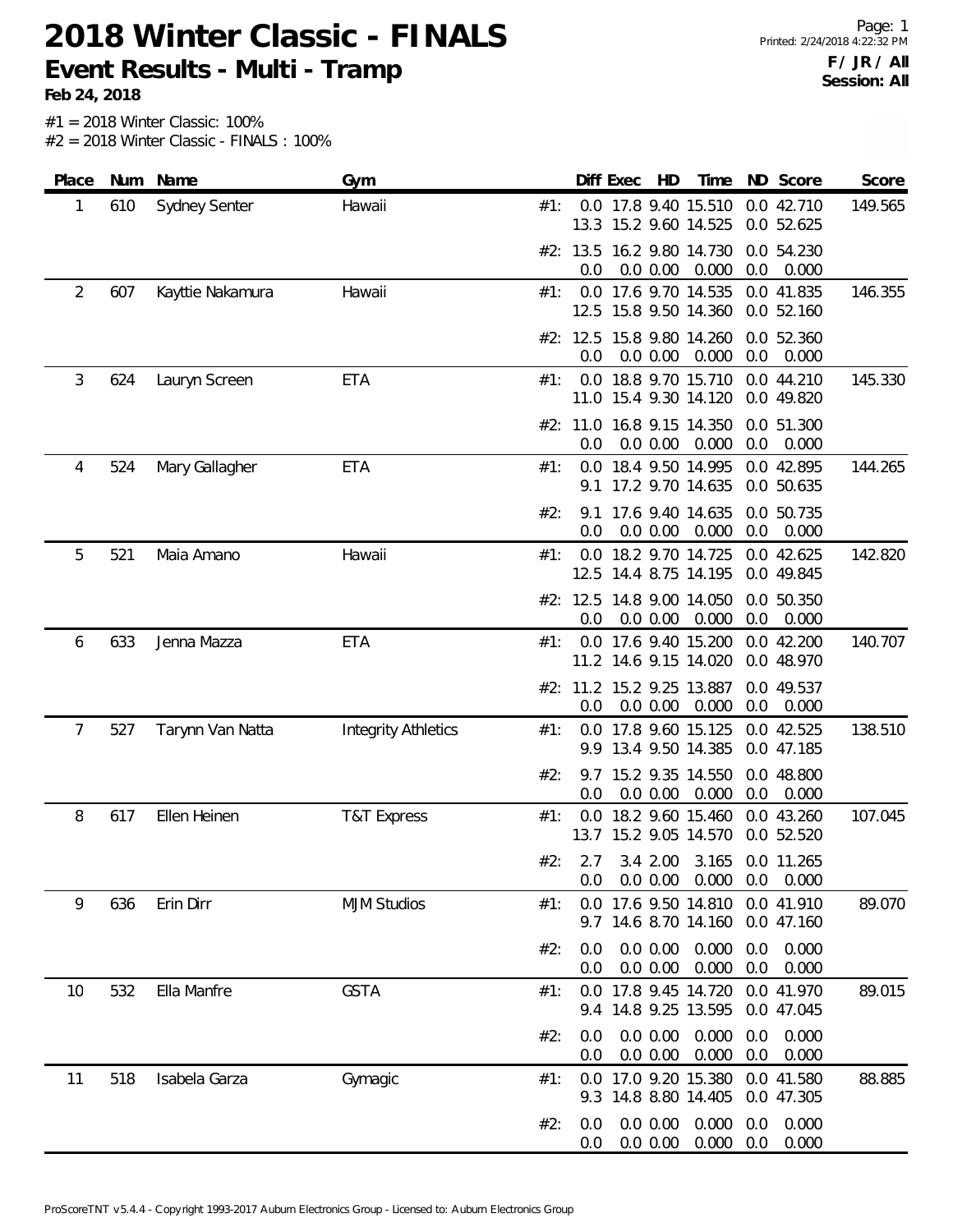**Feb 24, 2018**

| Place | Num | Name              | Gym                      | Diff Exec<br><b>HD</b><br>ND Score<br>Time<br>Score                                                       |
|-------|-----|-------------------|--------------------------|-----------------------------------------------------------------------------------------------------------|
| 12    | 589 | Allie Singer      | World Elite              | 88.810<br>0.0 17.0 9.10 14.185<br>0.0 40.285<br>#1:<br>15.0 9.50 14.225<br>9.8<br>0.0 48.525              |
|       |     |                   |                          | 0.0 0.00<br>0.000<br>#2:<br>0.000<br>0.0<br>0.0<br>0.000<br>0.0<br>0.0 0.00<br>0.0<br>0.000               |
| 13    | 528 | Anna Cate Goodson | <b>MTGA</b>              | 16.8 9.50 14.695<br>0.0 40.995<br>88.255<br>#1:<br>0.0<br>10.0<br>14.6 9.30 13.360<br>0.0 47.260          |
|       |     |                   |                          | 0.000<br>#2:<br>0.0 0.00<br>0.000<br>0.0<br>0.0<br>0.000<br>0.0 0.00<br>0.0<br>0.000<br>0.0               |
| 14    | 628 | TaraJan Helmboldt | <b>Premier Athletics</b> | 17.4 9.65 14.415<br>88.235<br>#1:<br>0.0 41.465<br>0.0<br>14.6 8.90 13.770<br>0.0 46.770<br>9.5           |
|       |     |                   |                          | #2:<br>0.000<br>0.0 0.00<br>0.000<br>0.0<br>0.0<br>0.0 0.00<br>0.000<br>0.0<br>0.000<br>0.0               |
| 15    | 570 | McKenzie Petrich  | <b>Ultimate Air</b>      | 15.8 9.55 14.585<br>87.130<br>0.0 39.935<br>#1:<br>$0.0^{\circ}$<br>14.6 9.60 14.595<br>0.0 47.195<br>8.4 |
|       |     |                   |                          | #2:<br>0.0 0.00<br>0.000<br>0.000<br>0.0<br>0.0<br>0.0 0.00<br>0.000<br>0.0<br>0.000<br>0.0               |
| 16    | 595 | Nikita Oberoi     | <b>Dulles Gymnastics</b> | 16.6 9.40 13.955<br>0.0 39.955<br>86.265<br>#1:<br>0.0<br>14.0 9.60 13.610<br>0.0 46.310<br>9.1           |
|       |     |                   |                          | #2:<br>0.0 0.00<br>0.000<br>0.000<br>0.0<br>0.0<br>0.000<br>0.000<br>0.0 0.00<br>0.0<br>0.0               |
| 17    | 827 | Abigail Unger     | <b>Wcc</b>               | 16.6 9.25 13.605<br>#1:<br>0.0 39.455<br>84.085<br>0.0<br>13.2 9.15 13.180<br>0.0 44.630<br>9.1           |
|       |     |                   |                          | #2:<br>0.0 0.00<br>0.000<br>0.000<br>0.0<br>0.0<br>0.0 0.00<br>0.000<br>0.000<br>0.0<br>0.0               |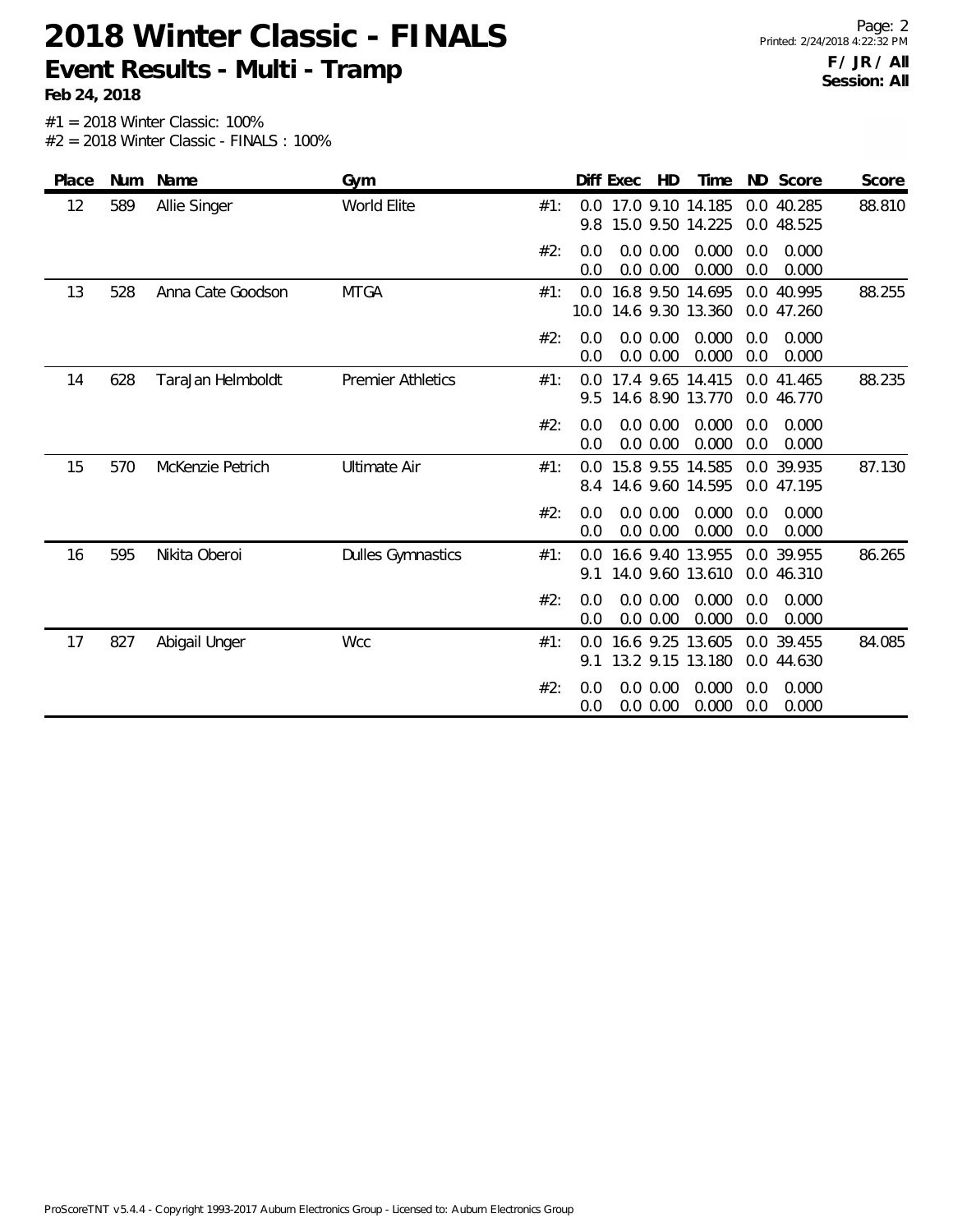| Place          | Num | Name                     | Gym                       |                   | Diff Exec<br>HD                                           | Time           | ND<br>Score                                  | Score   |
|----------------|-----|--------------------------|---------------------------|-------------------|-----------------------------------------------------------|----------------|----------------------------------------------|---------|
| 1              | 749 | Paul Bretscher           | <b>MTGA</b>               | #1:               | 6.3 16.4 8.80 17.395<br>15.8 13.0 8.95 16.125             |                | 0.0 48.895<br>0.0 53.875                     | 158.900 |
|                |     |                          |                           | 0.0               | #2: 16.2 14.4 9.65 15.880<br>0.0 0.00                     | 0.000          | 0.0 56.130<br>0.0<br>0.000                   |         |
| $\overline{2}$ | 756 | <b>Stewart Pritchard</b> | <b>Ultimate Air</b>       | #1:               | 5.6 18.8 8.95 18.750 -0.2 51.900<br>12.4 15.4 7.70 15.405 |                | 0.0 50.905                                   | 158.660 |
|                |     |                          |                           | 0.0               | #2: 13.6 16.2 9.20 16.855<br>0.0 0.00                     | 0.000          | 0.0 55.855<br>0.0<br>0.000                   |         |
| 3<br>688       |     | Joseph Isenberg          | ETA                       | #1:               | 5.0 16.8 9.20 16.265<br>13.2 15.4 9.25 15.655             |                | 0.0 47.265<br>0.0 53.505                     | 154.400 |
|                |     |                          |                           | 0.0               | #2: 13.2 15.6 9.30 15.530<br>0.0 0.00                     | 0.000          | 0.0 53.630<br>0.0<br>0.000                   |         |
| 771<br>4       |     | David Ford               | Airborne Colorado         | #1:               | 5.0 17.2 9.05 16.840<br>12.5 13.8 8.70 16.575             |                | 0.0 48.090<br>0.0 51.575                     | 152.655 |
|                |     |                          |                           | 0.0               | #2: 14.2 13.0 9.00 16.790<br>0.0 0.00                     | 0.000          | 0.0 52.990<br>0.0<br>0.000                   |         |
| 5              | 663 | <b>Tristan Ackerson</b>  | <b>MJM Studios</b>        | #1:               | 3.6 17.6 9.35 17.100 -2.0 45.650<br>12.8 14.0 8.40 14.655 |                | 0.0 49.855                                   | 151.780 |
|                |     |                          |                           | 0.0               | #2: 14.6 15.6 9.40 16.675<br>0.0 0.00                     | 0.000          | 0.0 56.275<br>0.0<br>0.000                   |         |
| 6              | 679 | Calvin Fry               | <b>Amplify Gymnastics</b> | #1:               | 5.0 16.6 9.30 16.330<br>14.0 13.6 9.05 15.505             |                | 0.0 47.230<br>0.0 52.155                     | 144.685 |
|                |     |                          |                           | 0.0               | #2: 11.2 11.6 8.45 14.050<br>0.0 0.00                     | 0.000          | 0.0 45.300<br>0.0<br>0.000                   |         |
| 7              | 728 | Isaac Rowley             | Eagle Gymnastics TX       | #1:<br>8.6        | 18.0 9.25 17.845<br>5.6<br>8.0 4.40                       | 8.915          | 0.0 50.695<br>0.0 29.915                     | 138.820 |
|                |     |                          |                           | #2: 16.0<br>0.0   | 15.8 9.30 17.110<br>0.0 0.00                              | 0.000          | 0.0 58.210<br>0.0<br>0.000                   |         |
| 8              | 818 | Ruben Padilla            | Tornado                   | #1:<br>5.6<br>6.9 | 17.4 9.00 15.855<br>5.8 3.60                              | 6.388          | 0.0 47.855<br>0.0 22.688                     | 127.488 |
|                |     |                          |                           | 0.0               | #2: 15.8 16.0 9.55 15.595<br>0.0 0.00                     | 0.000          | 0.0 56.945<br>0.000<br>0.0                   |         |
| 9              | 703 | <b>Andrew Davis</b>      | SGT                       | #1:<br>5.7<br>2.0 | 1.4 0.75                                                  | 1.820          | 14.6 8.35 16.680 -2.0 43.330<br>0.0<br>5.970 | 49.300  |
|                |     |                          |                           | #2:<br>0.0<br>0.0 | 0.0 0.00<br>0.0 0.00                                      | 0.000<br>0.000 | 0.000<br>0.0<br>0.000<br>0.0                 |         |
| 10             | 762 | Aliaksei Shostak         | <b>T&amp;T Express</b>    | #1:<br>0.0<br>2.0 | 4.0 1.80<br>1.8 0.85                                      | 3.780<br>1.835 | 9.580<br>0.0<br>6.485<br>0.0                 | 16.065  |
|                |     |                          |                           | #2:<br>0.0<br>0.0 | 0.0 0.00<br>0.0 0.00                                      | 0.000<br>0.000 | 0.000<br>0.0<br>0.000<br>0.0                 |         |
|                |     |                          |                           |                   |                                                           |                |                                              |         |